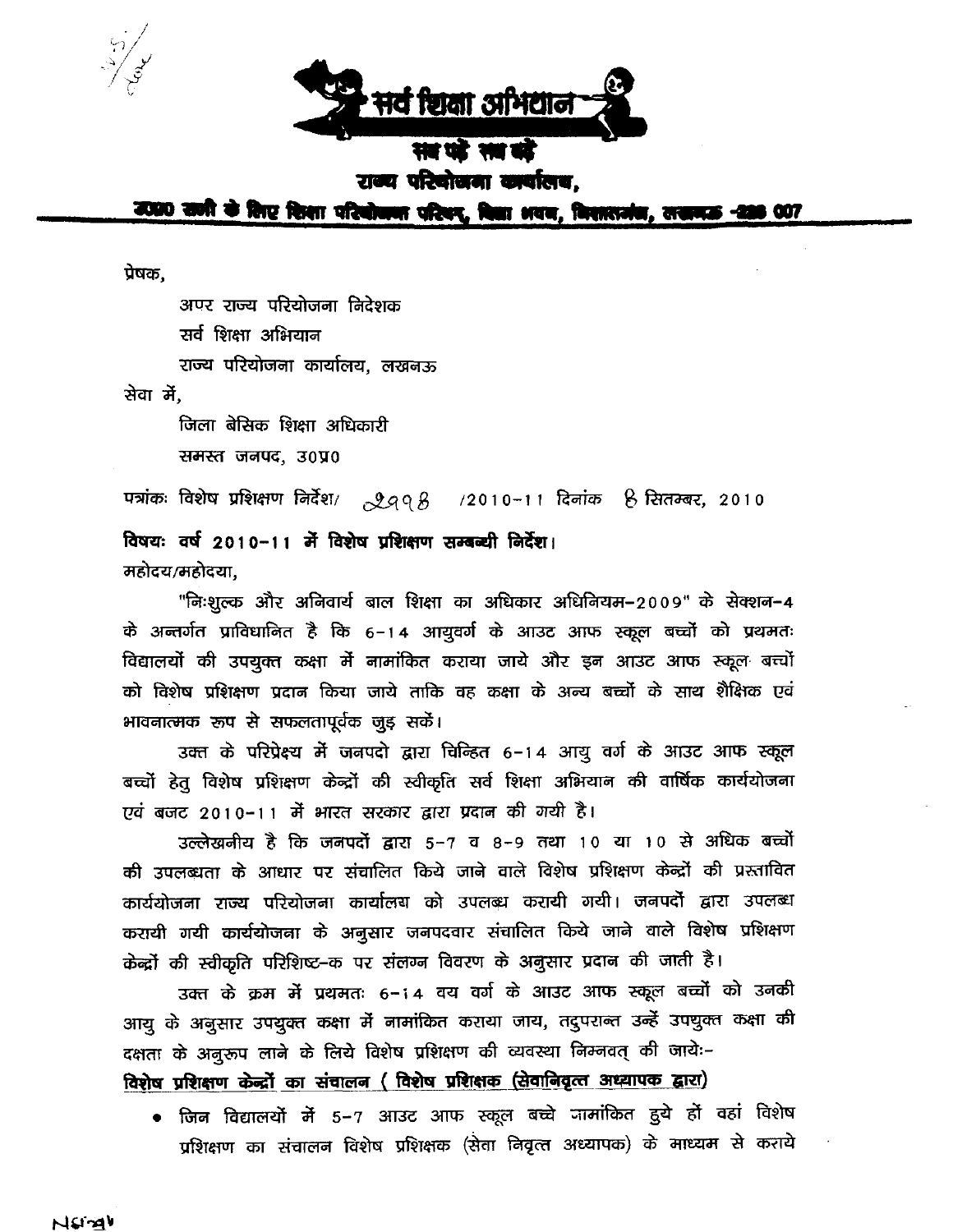जाने हेतु प्राथमिकता दी जाये। सेवानिवृत्त अध्यापक न मिलने की दशा में उसी विद्यालय के प्रधानाध्यापक एवं अध्यापक द्वारा बच्चों को विशेष प्रशिक्षण प्रदान किया जायेगा।

विशेष प्रशिक्षण हेतु विशेष प्रशिक्षक (सेवानिवृत्त अध्यापक) का चयन निम्नवत् गठित समिति द्वारा किया जायेगा :-

| िजिला बेरिनक शिक्षा अधिकारी                     | अध्यक्ष    |
|-------------------------------------------------|------------|
| जिला समन्वयक (वैकल्पिक शिक्षा)                  | सदस्य–सचिव |
| सम्बन्धित विकासखण्ड का सहायक बेसिक शिक्षा सदस्य |            |
| अधिकारी तथा नगर क्षेत्र में नगर शिक्षा अधिकारी  |            |
| सम्बन्धित विद्यालय का प्रधानाध्यापक             | सदस्य      |

- विशेष प्रशिक्षक का चयन नितान्त अस्थाई रूप से होगा तथा विशेष प्रशिक्षण की अवधि समाप्त होने पर स्वतः समाप्त हो जायेगा।
- उक्त विशेष प्रशिक्षण विद्यालय परिसर में कक्षायें संचालित करके प्रदान किया जाये ।
- प्रशिक्षण देने वाले विशेष प्रशिक्षक (सेवा निवृत्त अध्यापक) को रू0 1000/-प्रतिमाह की दर से (6 माह हेतु) मानदेय देय होगा।
- यदि विशेष प्रशिक्षण सम्बन्धित विद्यालय के प्रधानाध्यापक एवं अध्यापक द्वारा प्रदान किया जाता है तो प्रधानाध्यापक एवं अध्यापक को उक्त हेतू रू0 500-500 प्रतिमाह की दर से (6 माह हेतु) मानदेय देय होगा।
- विशेष प्रशिक्षक (सेवा निवृत्त अध्यापक)/प्रधानाध्यापक एवं अध्यापक के मानदेय का भूगतान जिला बेसिक शिक्षा अधिकारी द्वारा चेक अथवा बैंक खाते के माध्यम से किया जायेगा।
- अव**धि –** विशेष प्रशिक्षण की अवधि 6 माह की होगी।

विशेष प्रशिक्षण केन्द्रों का संचालन (विशेष प्रशिक्षक द्वारा)

- जहां ८–९ व अधिक आउट आफ स्कूल बच्चे नामांकित होंगें वहां विशेष प्रशिक्षण का संचालन विशेष प्रशिक्षक (सेवा निवृत्त अध्यापक) द्वारा किया जायेगा।
- विशेष प्रशिक्षण हेतु विशेष प्रशिक्षक (सेवानिवृत्त अध्यापक) का चयन निम्नवत् गठित समिति द्वारा किया जायेगा :-

| । जिला बेसिक शिक्षा अधिकारी                     | अध्यक्ष    |
|-------------------------------------------------|------------|
| किला समन्वयक (वैकल्पिक शिक्षा)                  | सदस्य–सचिव |
| सम्बन्धित विकासखण्ड का सहायक बेसिक शिक्षा सदस्य |            |
| अधिकारी तथा नगर क्षेत्र में नगर शिक्षा अधिकारी  |            |
| सम्बन्धित विद्यालय का प्रधानाध्यापक             | सदस्य      |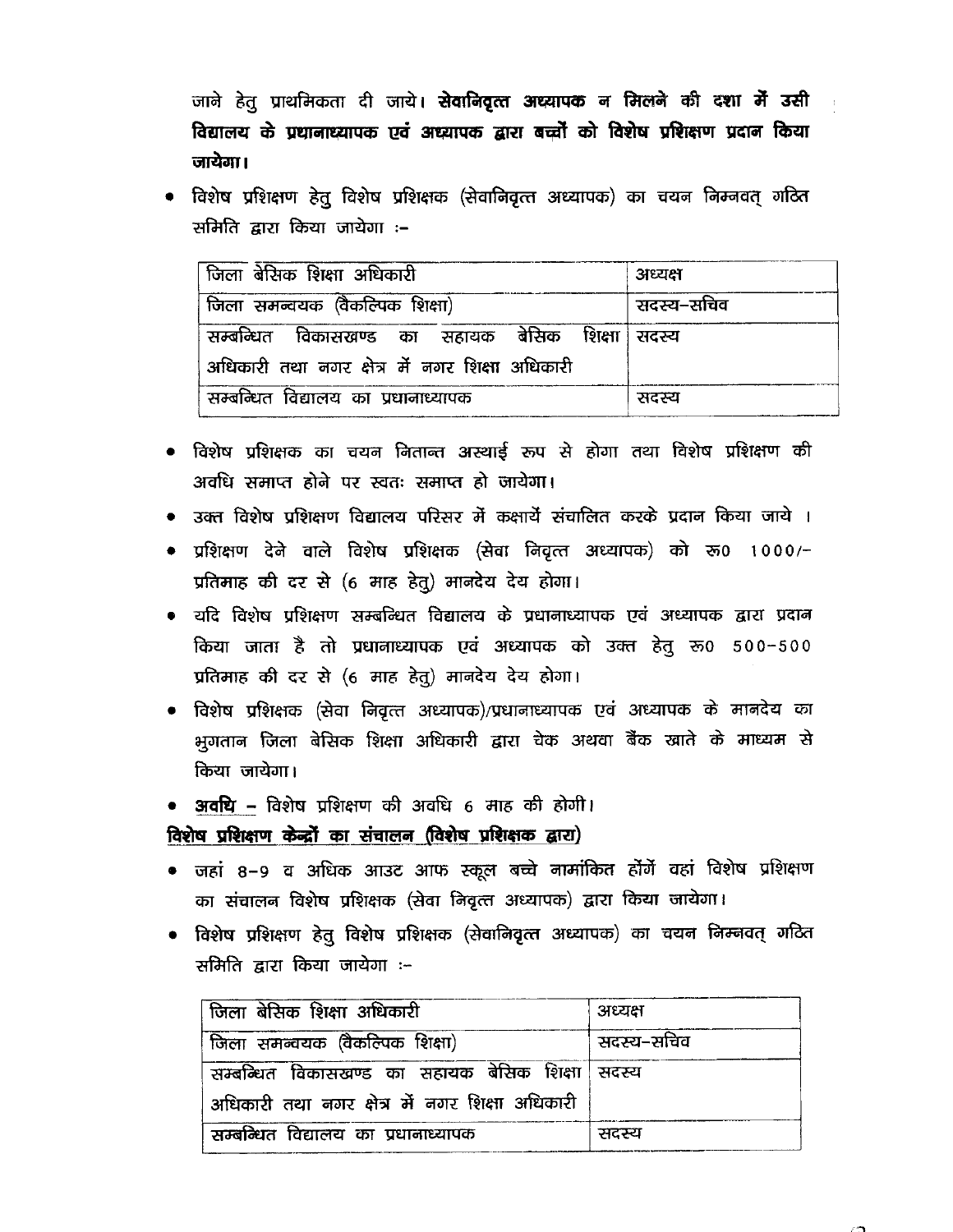- विशेष प्रशिक्षक का चयन नितान्त अस्थाई रूप से होगा तथा विशेष प्रशिक्षण की अवधि समाप्त होने पर स्वतः समाप्त हो जायेगा।
- उक्त विशेष प्रशिक्षण विद्यालय परिसर में कक्षायें संचालित करके प्रदान किया जाये ।
- विशेष प्रशिक्षक को मानदेय के रूप में रू0 2000/- प्रतिमाह (6 माह हेतु) देय होगा।
- अवृधि विशेष प्रशिक्षण की अवधि 6 माह की होगी।
- विशेष प्रशिक्षक (सेवा निवृत्त अध्यापक) के मानदेय का भुगतान जिला बेसिक शिक्षा अधिकारी द्वारा चेक अथवा बैंक खाते के माध्यम से किया जायेगा।

### विशेष प्रशिक्षण केन्द्र संचालन हेतु अन्य निर्देश

- आउट आफ स्कूल बच्चों को प्रथमतः उनकी आयु के अनुसार विद्यालयों की उपयुक्त कक्षा में नामांकित कराया जाये
- गांव/बस्ती, मजरे के अन्तर्गत चिन्हित सभी आउट आफ स्कूल बच्चों का नामांकन सम्बन्धित विद्यालय के प्रधानाध्यापक द्वारा निकटतम विद्यालय में कराया जायेगा।
- विद्यालय चयन में यह सुनिश्चित किया जाये कि सम्बन्धित विद्यालय में न्यूनतम दो अध्यापक कार्यरत हों।
- नामांकन के उपरान्त सम्बन्धित विद्यालय के प्रधानाध्यापक द्वारा बच्चों का प्री–टेस्ट लिया जाचेगा।
- तत्पश्चात उनकी दक्षता के अनुसार समूहों में विभाजित कर प्रधानाध्यापक एवं अध्यापक/विशेष प्रशिक्षक द्वारा विशेष शिक्षण कराया जायेगा।
- विद्यालय की उपयुक्त कक्षा के अनुसार बच्चों को अधिगम सम्प्राप्ति प्राप्त करायी जायेगी तथा केन्द्र संचालन अवधि (6 माह) में सतत् तथा समापन पर बच्चों का सत्रांत मूल्यांकन कराया जायेगा ताकि वह कक्षा के अन्य बच्चों के साथ शैक्षिक एवं भावनात्मक रूप से सफलतापूर्वक जुड़ सकें।
- केन्द्र के बच्चों को जिनका नामांकन सम्बन्धित परिषदीय विद्यालयों में कराया गया है उन्हें अन्य बच्चों की भांति समस्त सुविधायें यथा निःशुल्क पाठ्य पुस्तके, मध्यान्ह भोजन, निःशुल्क गणवेश, छात्रवृत्ति आदि प्रदान करायी जायेगी।
- विशेष प्रशिक्षण का संचालन विद्यालय में ही अतिरिक्त कक्षा-कक्ष में कक्षा संचालित करके कराया जायेगा विशेष प्रशिक्षण केन्द्रों का संचालन यथासंभव विद्यालय अवधि में ही कराया जाये। स्थानीयआवश्यकतानुसार लचीली व्यवस्था को अपनाते हुये विशेष प्रशिक्षण केन्द्र, विद्यालय अवधि के पश्चात । घंटा और संचालित किया जा सकता है।

### प्रशिक्षण-पाठ्यक्रम तथा प्रशिक्षण मॉइयूल

• बच्चों के विशेष प्रशिक्षण हेतु 6 माह का संघनित पाठ्यक्रम राज्य शिक्षा संस्थान इलाहाबाद द्वारा तैयार किया गया है। 6 माह की अवधि में इसे पूरा कराया जायेगा।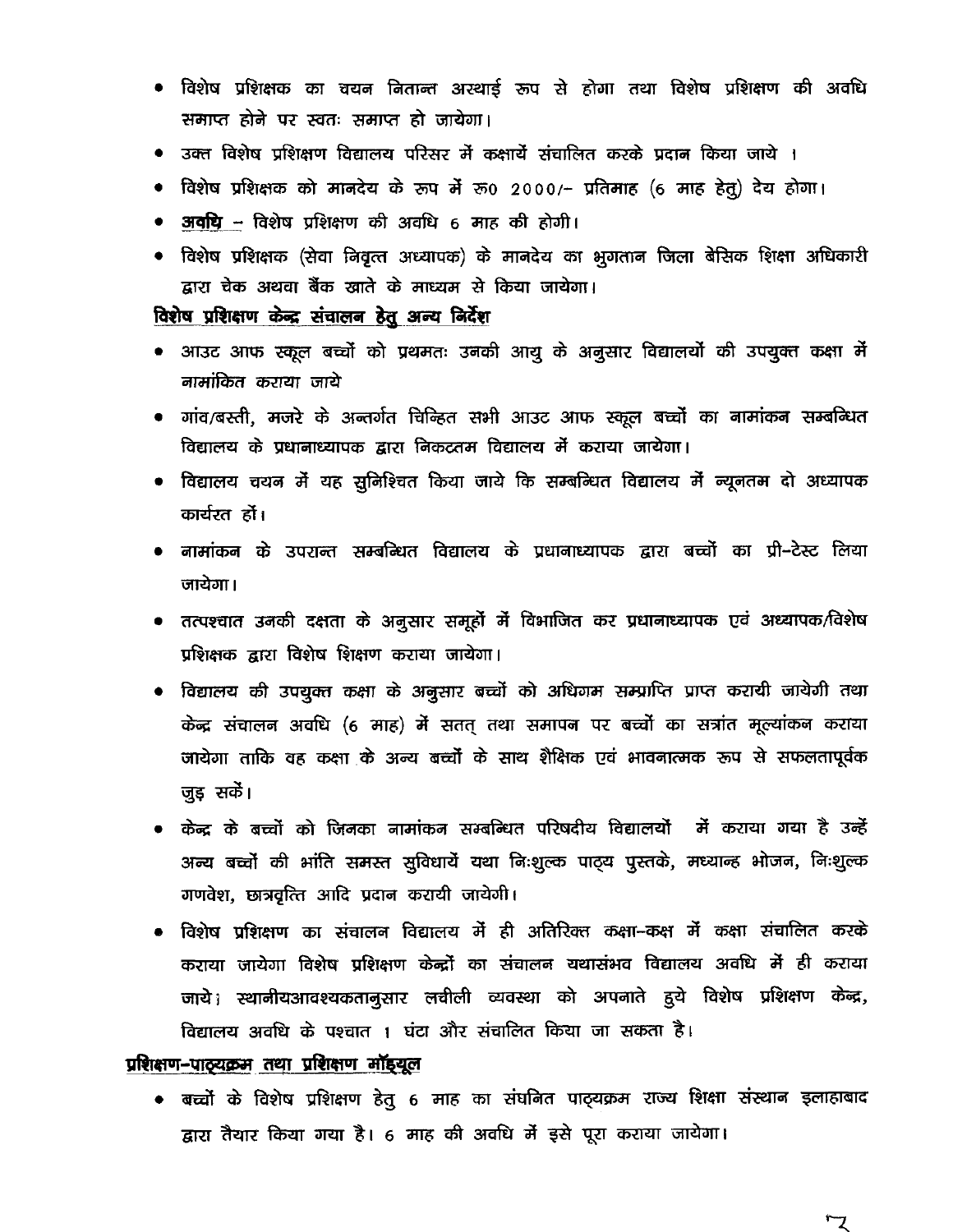- राज्यं शिक्षा संस्थान द्वारा प्रशिक्षित मास्टर ट्रेनर्स द्वारा विशेष प्रशिक्षण हेतु चर्य्ग्नत प्रधानाध्यापक एवं अध्यापक/विशेष प्रशिक्षकों को 04 दिवसीय प्रशिक्षण सम्बन्धित जिला शिक्षा एवं प्रशिक्षण संस्थान में दिया जायेगा।
- प्रशिक्षणोपरान्त प्रधानाध्यापक एवं अध्यापक/विशेष प्रशिक्षकों द्वारा चिन्हित आउट आफ स्कूल बच्चों को विशेष प्रशिक्षण दिया जायेगा।
- विशेष प्रशिक्षण हेतू चिव्हित बच्चों को ०६ माह तक राज्य शिक्षा संस्थान द्वारा विकसित संघनित शिक्षण सामग्री के माध्यम से विशेष प्रशिक्षण प्रदान किया जाना है। उक्त के साथ ही 03 महीने उपरान्त क्रमबद्ध तरीके से परिषदीय विद्यालयों में लागू पाठ्यपुस्तकों का समावेश करते हुये शिक्षण प्रदान किया जाये।

### अनुश्रवण एवं मूल्यांकन

- विशेष प्रशिक्षण कार्यक्रम का मूल्यांकन एवं अनुश्रवण विद्यालय स्तर पर नियमित कराया जाये।
- एन0पी0आर0सी0 समन्वयक अपनी न्याय पंचायत में संचालित प्रत्येक विशेष प्रशिक्षण का अनुश्रवण सप्ताह में कम से कम एक बार अवश्य करें। बी0आर0सी0 समन्वयक पाक्षिक, तथा ए0बी0एस0ए0/नगर शिक्षा अधिकारी द्वारा माह में कम से कम एक बार प्रत्येक विशेष प्रशिक्षण केन्द्र का निरीक्षण अवश्य किया जाये।
- निरीक्षण के समय लगातार अनुपस्थित रहने वाले तथा नामांकित किये गये आउट आफ स्कूल बच्चों की नियमित उपस्थिति का विवरण अवश्य प्राप्त किया जाये।
- विद्यालय स्तर पर विशेष प्रशिक्षण के संचालन का सम्पूर्ण दायित्व विद्यालय के प्रधानाध्यापक का होगा।
- विशेष प्रशिक्षण का समय तथा अवधि की सूचना विद्यालय के सूचना पट पर लगायी जाये। अबुश्रवण हेतु लक्ष्यों का <u>निर्घारण</u>

| क्र0सं0 | अनुश्रवण कर्ता             | लक्ष्य                     | समीक्षा बैठक             |  |  |
|---------|----------------------------|----------------------------|--------------------------|--|--|
| 1.      | विद्यालय का प्रधानाध्यापक  | प्रतिदिन                   | ए0बी0एस0ए0/नगर           |  |  |
|         |                            |                            | शिक्षा अधिकारी           |  |  |
| 2.      | एन0पी0आर0सी0 समन्वयक       | र्ने<br>सप्ताह<br>प्रत्येक | र्मे<br>एक<br>बार<br>माह |  |  |
|         |                            | एक बार                     | अपने क्षेत्र के समस्त    |  |  |
| 3.      | बी0आर0सी0 समन्वयक          | प्रत्येक केन्द्र 15 दिन    | विशेष प्रशिक्षकों एवं    |  |  |
|         |                            | र्मे एक बार                | सम्बन्धित                |  |  |
| 4.      | बेसिक<br>शिक्षा<br>सहायक   | प्रत्येक केन्द्र 15 दिन    | प्रधानाध्यापको<br>एव     |  |  |
|         | अधिकारी/नगर शिक्षा अधिकारी | र्मे एक बार                | एन0पी0आर0सी0             |  |  |
|         |                            |                            | बी0आर0सी0<br>एवं         |  |  |
|         |                            |                            | की<br>समन्वयको           |  |  |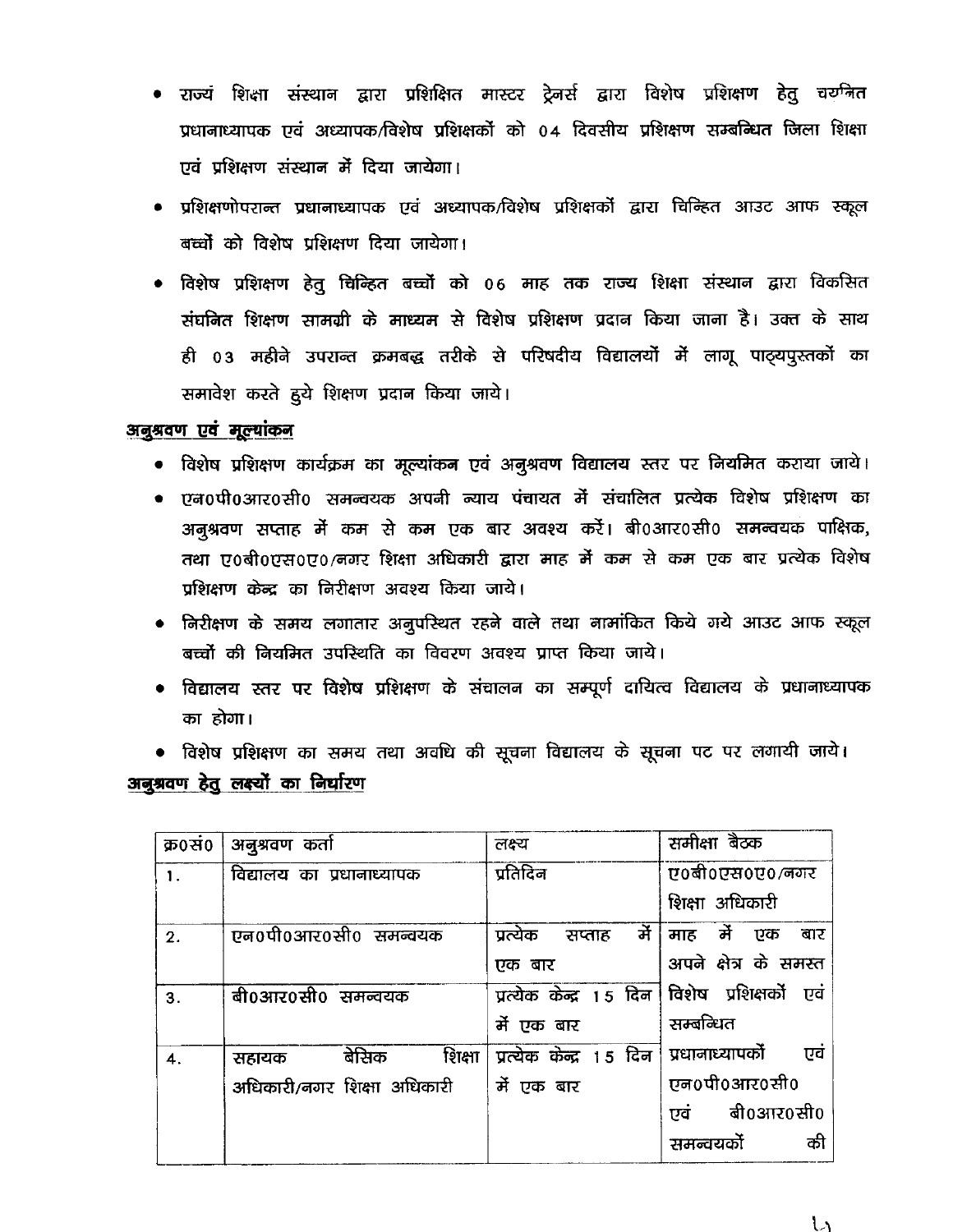|    |                                                     |                                        | संयुक्त बैठक अवश्य<br>करेंगें । |
|----|-----------------------------------------------------|----------------------------------------|---------------------------------|
| 5. | जिला समन्वयक (वैकल्पिक शिक्षा)   माह में न्यूनतम 10 | प्रशिक्षण केन्द्र                      |                                 |
| 6. | जिला बेसिक शिक्षा अधिकारी                           | माह में न्यूनतम 5<br>प्रशिक्षण केन्द्र |                                 |

- निरीक्षणकर्ता द्वारा विशेष प्रशिक्षण में अध्ययरनरत बच्चों तथा उनके द्वारा सम्पादित की जाने वाली गतिविधियों की फोटोग्राफी की जाये एवं निरीक्षण आख्या के साथ उक्त फोटोग्राफ भी संलग्न किया जाये।
- जिला समन्वयक (वैकल्पिक शिक्षा) एवं जिला बेसिक शिक्षा अधिकारी द्वारा किये गये निरीक्षणों की निरीक्षण आख्या प्रतिमाह 5 तारीख तक राज्य परियोजना कार्यालय व साक्षरता एवं वैकल्पिक शिक्षा निदेशालय को उपलब्ध करायी जाये।

## समय सारिणी

| क्र0सं0        | कार्य                                                   | समय सारिणी                                    |
|----------------|---------------------------------------------------------|-----------------------------------------------|
| $\mathbf{1}$ . | आउट आफ स्कूल बच्चों का नामांकन दिनांक 30 अगस्त, 2010 तक |                                               |
| 2.             | प्रधानाध्यापक एवं अध्यापक/विशेष                         | 13 सितम्बर से 01 अक्टूबर, 2010 तक             |
|                | प्रशिक्षकों का प्रशिक्षण                                | (राज्य शिक्षा संस्थान, इलाहाबाद में आयोजित    |
|                |                                                         | मास्टर ट्रेनर्स के प्रशिक्षण फेरे के आधार पर) |
|                |                                                         | विवरण संलग्न <b>संलग्नक-</b> ।                |
| 3.             | जिला बेसिक शिक्षा अधिकारी 25 सितम्बर, 2010 तक           |                                               |
|                | द्वारा मानदेय के भुगतान                                 |                                               |
|                | हेतु धनराशि का हस्तांतरण                                |                                               |
|                | सम्बन्धित विद्यालय<br>के                                |                                               |
|                | प्रधानाध्यापक एवं अध्यापक                               |                                               |
|                | तथा विशेष प्रशिक्षक को चेक                              |                                               |
|                | अथवा बैंक खाते के माध्यम                                |                                               |
|                | से।                                                     |                                               |
|                | • शिक्षण सामग्री तथा प्रशिक्षण                          |                                               |
|                | हेतु उपकरण/सामग्री की                                   |                                               |
|                | धनराशि<br>का हस्तांतरण                                  |                                               |
|                | सम्बन्धित विद्यालय<br>के                                |                                               |
|                | प्रधानाध्यापक को चेक अथवा                               |                                               |
|                | बैंक खाते के माध्यम से।                                 |                                               |
| 4.             | विशेष प्रशिक्षण का संचालन                               | 02 अक्टूबर, 2010 तक                           |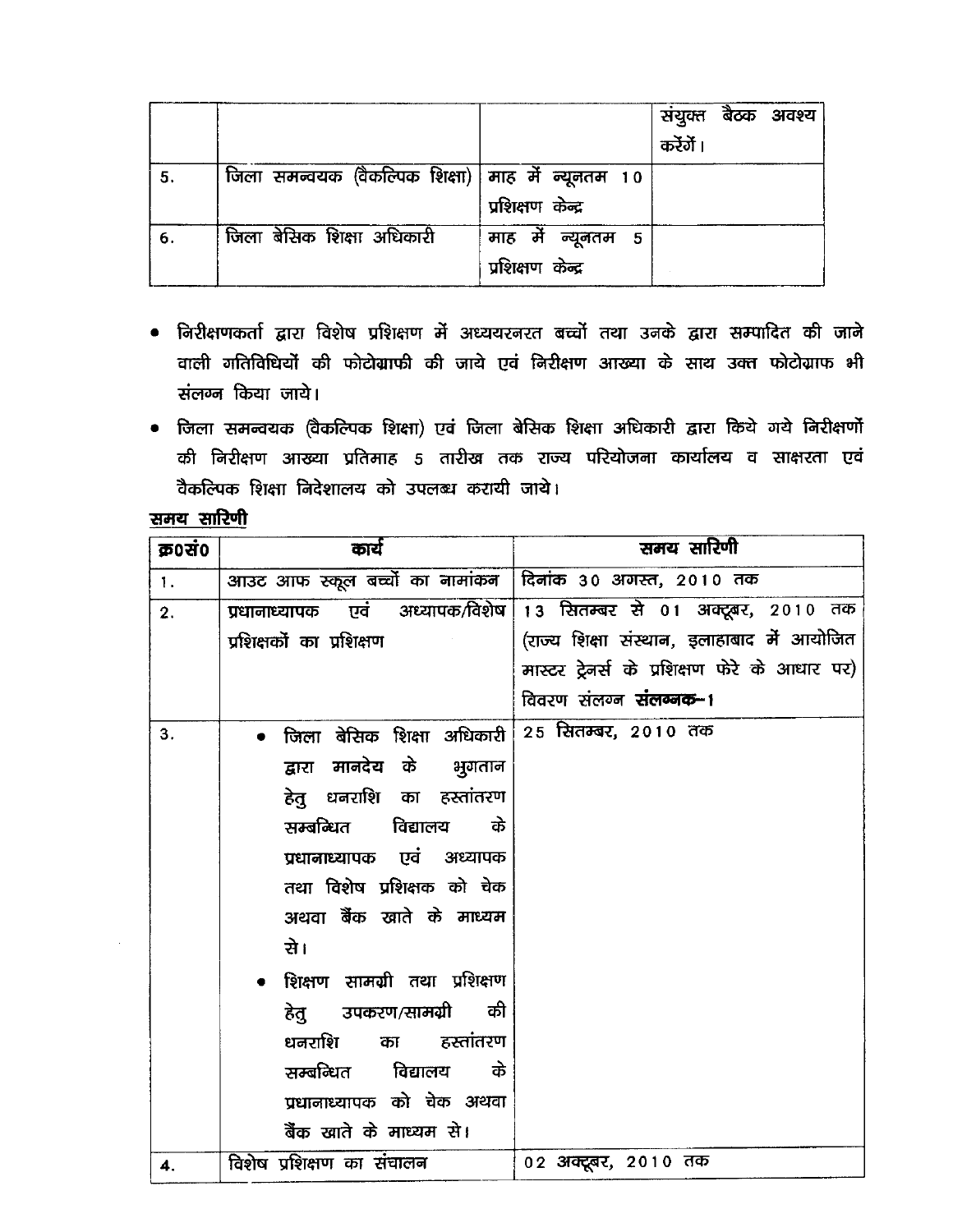## केन्द्र संचालन हेतु वित्तीय व्यवस्था प्रबंधन

- विशेष प्रशिक्षण केन्द्रों के संचालन हेतु 5-7 बच्चों की उपलब्धता पर विशेष प्रशिक्षक (सेवा निवृत्त अध्यापक)/प्रधानाध्यापक एवं अध्यापक (यथास्थिति) द्वारा संचालित कराये जाने वाले विशेष प्रशिक्षण केन्द्रों हेतु तथा 8-9 व अधिक बच्चों के उपलब्धता पर विशेष प्रशिक्षक (सेवा निवृत्त अध्यापक) द्वारा संचालित कराये जाने वाले विशेष प्रशिक्षण केन्द्रों हेतु प्रति केन्द्र की दर से जनपदवार पृथक-पृथक बजट का आंगणन संलग्नक-1 पर संलग्न है। विशेष प्रशिक्षण केन्द्रों के संचालन हेतू लक्ष्य के सापेक्ष धनराशि संलग्नक-2 के अनुसार इलेक्ट्रानिक ट्रांसफर से जनपदों को प्रेषित की जा रही है।
- विशेष प्रशिक्षण संचालन हेतु संलग्नक-3 (क) पर 5-7 बच्चों की उपलब्धता पर विशेष प्रशिक्षक (सेवा निवृत्त अध्यापक) द्वारा संचालित केन्द्रों का मदवार फॉॅंट तथा संलग्नक-3 (ख) पर प्रधानाध्यापक एवं अध्यापक द्वारा संचालित केन्द्रों का मदवार फॉॅंट का विवरण संलग्न है।
- 8–9 व अधिक बच्चों की उपलब्धता पर संचालित कराये जाने वाले विशेष प्रशिक्षण केन्द्रों हेतु मदवार फांट का विवरण संलग्नक-4 पर संलग्न है।
- विशेष प्रशिक्षण केन्द्रों हेतु बच्चों को उपलब्ध करायी जाने वाले शिक्षण सामग्री तथा  $\bullet$ प्रशिक्षण हेतु उपकरण/सामग्री की सूची संलग्नक-5 पर संलग्न है।

कृपया उपरोक्तानुसार विशेष प्रशिक्षण केन्द्रों का संचालन निर्धारित समय सारिणी के अनुसार किया जाना सुनिश्चित करें तथा स्वीकृत गतिविधियों/कार्यक्रमों के समयबद्ध क्रियान्वयन हेतु उक्त धनराशि का व्यय सर्व शिक्षा अभियान के मैनुअल ऑन फाइनेन्शियल मैनेजमेन्ट एवं प्रोक्योरमेन्ट प्राविधानों के अनूरूप वास्तविक के आधार पर कराने एवं व्यय विवरण राज्य परियोजना कार्यालय को उपलब्ध कराने का कष्ट करें। संलग्नकः उक्तवत्

भवदीय,

(अशोक गाँगूली) अपर राज्य परियोजना निदेशक Noigh

E,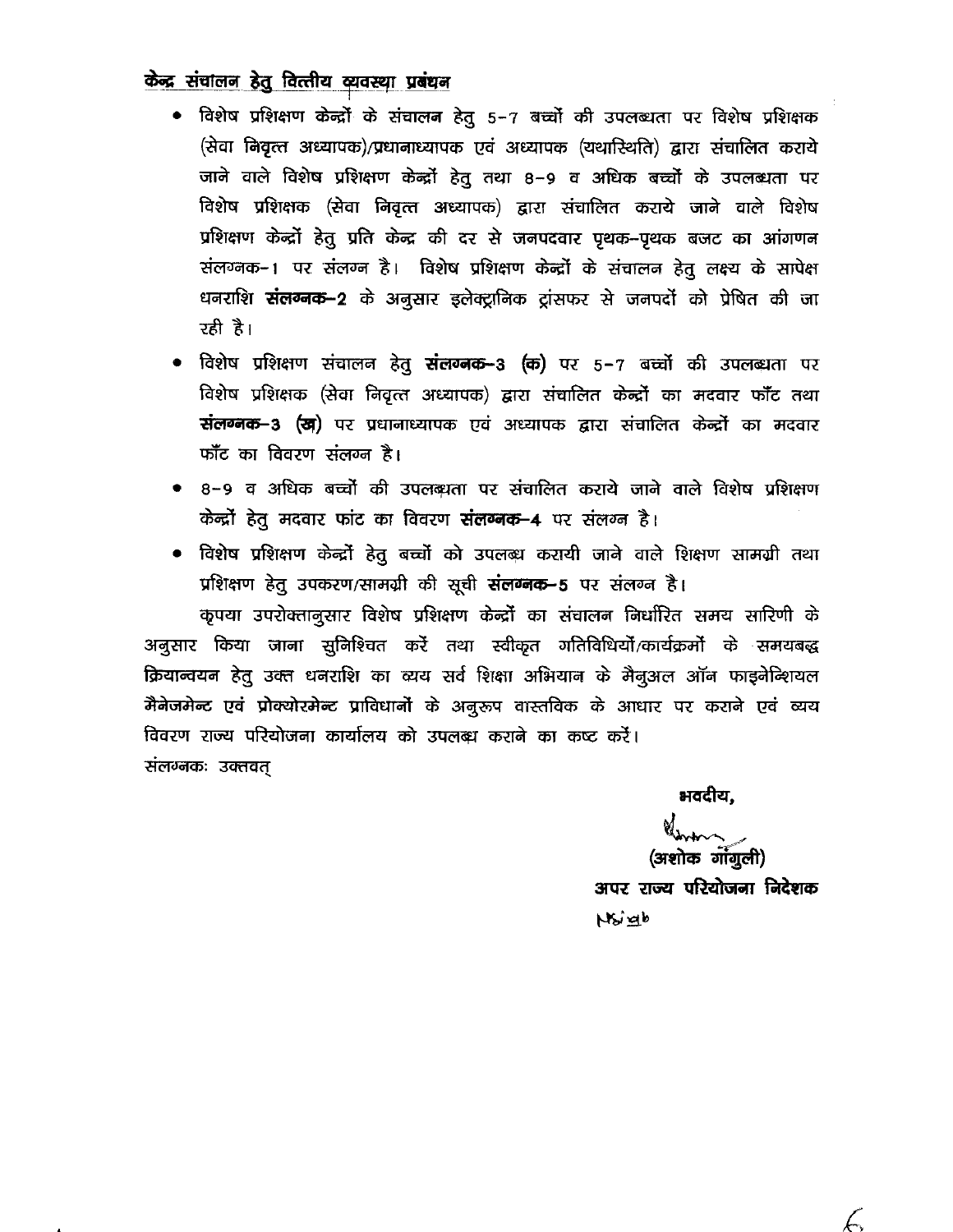पृ0सं0ः विशेष प्रशिक्षण/  $2948$  /2010-11/तद्दिनांक प्रतिलिपि निम्नलिखित को सूचनार्थ एवं आवश्यक कार्यवाही हेतु प्रेषित।

- 1. राज्य परियोजना निदेशक, महोदय के अवलोकनार्थ।
- 2. निदेशक, साक्षरता एवं वैकल्पिक शिक्षा निदेशालय, 203/9, नबीउल्लाह रोड, लखनऊ
- 3. वरिष्ठ सलाहकार, राज्य परियोजना कार्यालय, लखनऊ के अवलोकनार्थ।
- 4. जिलाधिकारी एवं अध्यक्ष, जिला शिक्षा परियोजना समिति, समस्त जनपद।
- 5. प्राचार्य, जिला शिक्षा एवं प्रशिक्षण संस्थान, समस्त जनपद।
- 6. मण्डलीय सहायक शिक्षा निदेशक (बेसिक), समस्त मण्डल।

ू<br>(अशोक गौगुली)

अपर राज्य परियोजना निदेशक NStrah.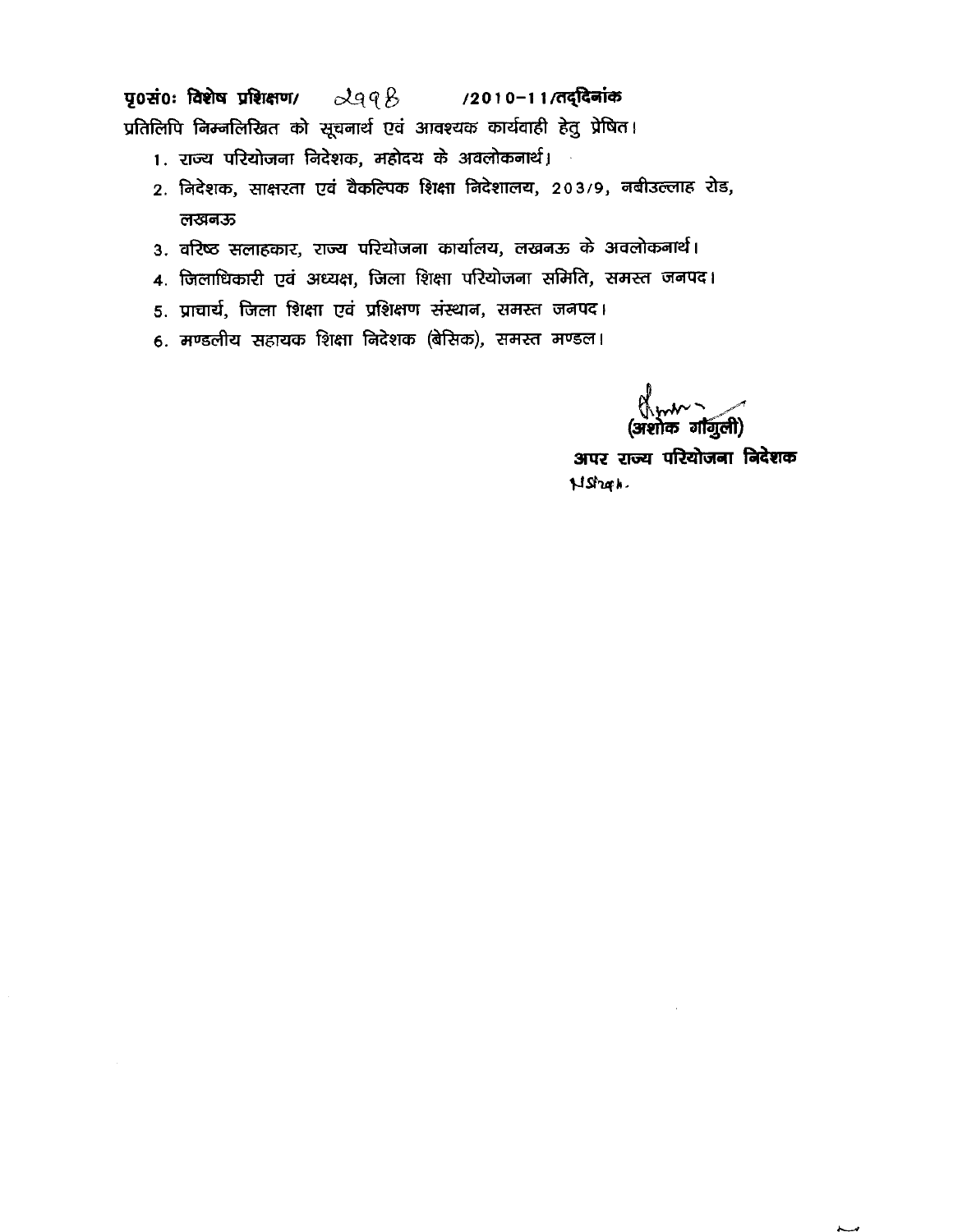### परिशिष्ट-क

वर्ष 2010–11 में विशेष प्रशिक्षण केन्द्रों के संचालन हेतु जनपदो द्वारा उपलब्ध करायी गयी सूचना के आधार पर प्रस्तावित केन्द्रों का विवरण

| क्रम                | जनपद का नाम            | जनपदो द्वारा                    |                                        | 05-07 बच्चों की                           |                    | 8 से 9 एवं अधिक |                                                      | जनपदो द्वारा कुल |  |
|---------------------|------------------------|---------------------------------|----------------------------------------|-------------------------------------------|--------------------|-----------------|------------------------------------------------------|------------------|--|
| ਦਾਂ0                |                        | प्रस्तावित आउट                  | उपलब्धता पर प्रस्तावित                 |                                           |                    |                 | बच्चों की उपलब्धता पर प्रस्तावित केन्द्रों की संख्या |                  |  |
|                     |                        | आफ स्कूल बच्चों                 | केन्द्र                                |                                           | प्रस्तावित केन्द्र |                 |                                                      |                  |  |
|                     |                        | की संख्या                       | बच्चे                                  | केन्द्र                                   | बक्ने              | केंद्र          | बच्चे                                                | केन्द्र          |  |
|                     |                        |                                 |                                        |                                           |                    |                 |                                                      |                  |  |
|                     |                        |                                 |                                        |                                           |                    |                 |                                                      |                  |  |
| $\mathbf{1}$<br>1   | $\overline{2}$<br>आगरा | $\overline{\mathbf{3}}$<br>2025 | $\ddot{\mathbf{4}}$<br>13 <sup>1</sup> | $\overline{\mathbf{5}}$<br>$\overline{2}$ | 6<br>1981          | 194             | $8(4+6)$<br>1994                                     | $9(5+7)$<br>196  |  |
| $\overline{2}$      | अलीगढ़                 | 1858                            | 237                                    | 42                                        | 1017               | 74              | 1254                                                 | 116              |  |
| 3                   | इलाहाबाद               | 9433                            | 133                                    | 19                                        | 4126               | 266             | 4259                                                 | 285              |  |
| 4                   | .<br>अम्बेडकर नगर      | 782                             | 91                                     | 16                                        | 621                | 50              | 712                                                  | 66               |  |
| 5                   | ऒरैया                  | 678                             | 117                                    | 21                                        | 478                | 36 <sup>2</sup> | 595                                                  | 57               |  |
|                     | आजमगढ़                 | 722                             | 30                                     | 5 <sup>1</sup>                            | 472                | 22              | 502                                                  | 27               |  |
| 6<br>$\overline{7}$ | बदायूँ                 | 1558                            | 477                                    | 79                                        | 956                | 77              | 1433                                                 | 156              |  |
|                     | बागपत                  |                                 |                                        |                                           | 555                | 52              | 711                                                  | 77               |  |
| 8                   |                        | 772                             | 156                                    | 25                                        | 70                 | $6 \mid$        | 70                                                   | $6\phantom{1}6$  |  |
| 9                   | बहराइच<br>बलिया        | 106                             | $\boldsymbol{0}$                       | 0                                         |                    |                 | 515                                                  | 52               |  |
| 10                  |                        | 643                             | 95                                     | 17                                        | 420                | 35              |                                                      | 9                |  |
| 11                  | बलरामपुर               | 266                             | 24                                     | 4                                         | 66                 | 5 <sup>1</sup>  | 90                                                   |                  |  |
| 12                  | बाँदा                  | 1028                            | 68                                     | 12                                        | 843                | 73              | 911                                                  | 85               |  |
| 13                  | बाराबंकी               | 1574                            | 107                                    | 19                                        | 895                | 60              | 1002                                                 | 79               |  |
| 14                  | बरेली                  | 4267                            | 330                                    | 58                                        | 3641               | 343             | 3971                                                 | 401              |  |
| 15                  | बस्ती                  | 154                             | 66                                     | 8                                         | 78                 | 7               | 144                                                  | 15               |  |
| 16                  | भदोही                  | 1665                            | 82                                     | 12                                        | 1525               | 155             | 1607                                                 | 167              |  |
| 17                  | बिजनौर                 | 3657                            | 489                                    | 78                                        | 3069               | 288             | 3558                                                 | 366              |  |
| 18                  | बुलन्दशहर              | 2817                            | 210                                    | 30                                        | 2539               | 252             | 2749                                                 | 282              |  |
| 19                  | चन्दौली                | 578                             | 51                                     | 9                                         | 400                | 27              | 451                                                  | 36               |  |
| 20                  | क्रिक्ट                | 2029                            | 253                                    | 40                                        | 2475               | 239             | 2728                                                 | 279              |  |
| 21                  | दिवरिया                | 1970                            | 377                                    | 691                                       | 1200               | 88              | 1577                                                 | 157              |  |
| 22                  | एटा                    | 1486                            | 67                                     | 11                                        | 1372               | 83              | 1439                                                 | 94               |  |
| 23                  | इटावा                  | 647                             | 91                                     | 15                                        | 451                | 43              | 542                                                  | 58               |  |
| 24                  | फेजाबाद                | 2028                            | 313                                    | 53                                        | 1335               | 81              | 1648                                                 | 134              |  |
| 25                  | फर्रुखाबाद             | 1806                            | 206                                    | 34                                        | 1477               | 90              | 1683                                                 | 124              |  |
| 26                  | फ्तेहपुर               | 1766                            | 241                                    | 40                                        | 1213               | 76              | 1454                                                 | 116              |  |
| 27                  | फिरोजाबाद              | 67                              | $\mathbf 0$                            | 0                                         | 52                 | 4               | 52                                                   | 4                |  |
| 28                  | गौतमबुद्ध नगर          | 1008                            | 177                                    | 31                                        | 787                | 55              | 964                                                  | 86               |  |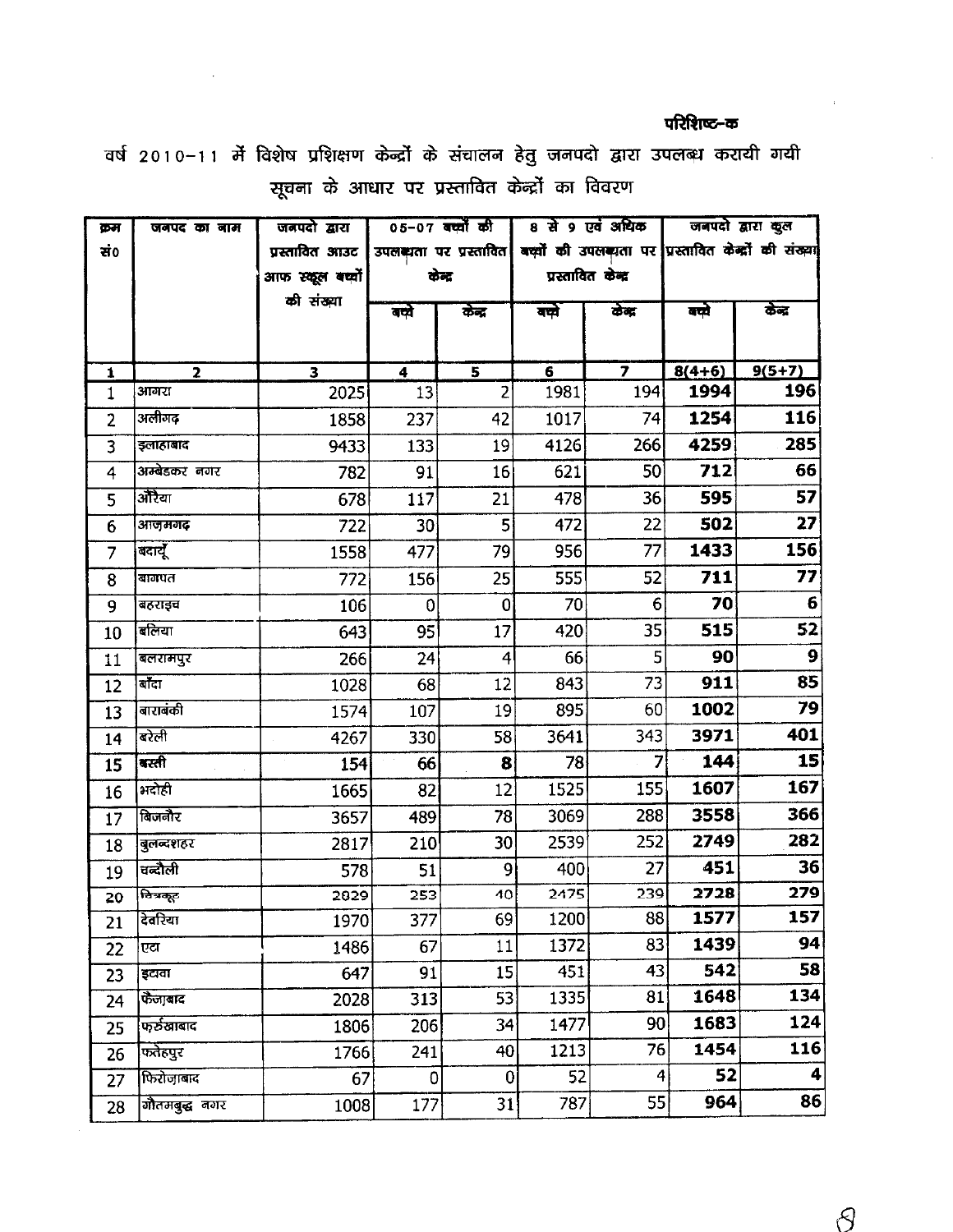| ው.:          | जबपद का बाम             | जनपदो द्वारा            | 05-07 बच्चों की |                                                                              |                                 | 8 से 9 एवं अधिक                | जनपदो द्वारा कुल       |                 |
|--------------|-------------------------|-------------------------|-----------------|------------------------------------------------------------------------------|---------------------------------|--------------------------------|------------------------|-----------------|
| đ٥           |                         | प्रस्तावित आउट          |                 | उपलङ्गता पर प्रस्तावित  बच्चों की उपलङ्गता पर प्रस्तावित केन्द्रों की संख्या |                                 |                                |                        |                 |
|              |                         | आफ स्कूल बच्चों         | केन्द्र         |                                                                              | प्रस्तावित केन्द्र              |                                |                        |                 |
|              |                         | की संख्या               | बले             | केन्द्र                                                                      | बले                             | केंद्र                         | बच्चे                  | ळेड             |
|              |                         |                         |                 |                                                                              |                                 |                                |                        |                 |
|              |                         |                         |                 |                                                                              |                                 |                                |                        | $9(5+7)$        |
| $\mathbf{1}$ | $\overline{\mathbf{2}}$ | $\overline{\mathbf{3}}$ | 4               | 5<br>76                                                                      | $\overline{\mathbf{6}}$<br>1148 | $\overline{\mathbf{z}}$<br>113 | $8(4+6)$<br>1536       | 189             |
| 29           | गाजियाबाद               | 1892                    | 388             | 9 <sup>1</sup>                                                               | 0                               | $\bf{0}$                       | 51                     | 9               |
| 30           | गाजीपुर                 | 128                     | 51              |                                                                              | 86                              | 8                              | 125                    | 14              |
| 31           | गोण्डा                  | 153                     | 39              | $6 \overline{6}$<br>9                                                        | 827                             | 50                             | 889                    | 59              |
| 32           | गोरखपुर                 | 890                     | 62              |                                                                              | 1678                            | 117                            | 1883                   | 152             |
| 33           | हमीरपुर                 | 2011                    | 205             | 35                                                                           | 7424                            | 687                            | 8118                   | 810             |
| 34           | हरदोई                   | 8118                    | 694             | 123                                                                          | 0                               | 0                              | 78                     | 12              |
| 35           | हाथरस                   | 143                     | 78              | 12                                                                           | 294                             | 16                             | 327                    | 22              |
| 36           | जालौन                   | 516                     | 33              | 6 <sup>1</sup>                                                               | 782                             | 58                             | 845                    | 68              |
| 37           | जौनपुर                  | 983                     | 63              | 10 <sub>1</sub>                                                              |                                 | 0                              | 0                      | $\mathbf 0$     |
| 38           | ब्रॉसी                  | 0                       | $\mathbf 0$     | $\pmb{0}$                                                                    | 0                               | 263                            | 3210                   | 309             |
| 39           | ज्योतिबा फूले नगर       | 3470                    | 277             | 46                                                                           | 2933                            | 21                             | 331                    | 30              |
| 40           | कब्जौज                  | 350                     | 54              | 9                                                                            | 277                             |                                | 452                    | 39              |
| 41           | कानपुर देहात            | 550                     | 88              | 13                                                                           | 364                             | 26                             | 119                    | 15              |
| 42           | कानपुर नगर              | 767                     | 49              | 9                                                                            | 70                              | 6                              | 2110                   | 138             |
| 43           | कांशीराम नगर            | 2143                    | 268             | 39                                                                           | 1842                            | 99                             | 266                    | 24              |
| 44           | कोशाम्बी                | 322                     | 61              | 10                                                                           | 205                             | 14                             |                        | 53              |
| 45           | कुशीबमर (पडरोमा)        | 532                     | 239             | 31                                                                           | 220                             | 22                             | 459                    | 43              |
| 46           | लखीमपुर खीरी            | 888                     | 92              | 15                                                                           | 683                             | 28                             | 775                    | 96              |
| 47           | ललितपुर                 | 1032                    | 189             | 32                                                                           | 831                             | 64                             | 1020                   | 366             |
| 48           | लखनऊ                    | 5344                    | 556             | 80                                                                           | 4788                            | 286                            | 5344                   | 215             |
| 49           | महाराजगंज               | 2145                    | 345             | 55                                                                           | 1800                            | 160                            | 2145                   | 72              |
| 50           | महोबा                   | 836                     | 27              |                                                                              | 699<br>5                        | 67                             | 726                    | $\overline{9}$  |
| 51           | मैनपुरी                 | 104                     | 19              |                                                                              | 72<br>3                         |                                | 91<br>$6^{\circ}$      | 90 <sub>1</sub> |
| 52           | मथुरा                   | 900                     | 102             | 17                                                                           | 798                             |                                | 900<br>73              | 37              |
| 53           | मऊ                      | 422                     | 81              | 15                                                                           | 263                             |                                | 344<br>22              |                 |
| 54           | मेरठ                    | 841                     | 45              |                                                                              | 754<br>$\mathbf{8}$             |                                | 799<br>48              | 56              |
| 55           | मिर्जापुर               | 428                     | 26              |                                                                              | 390<br>5                        |                                | 416<br>22              | 27              |
| 56           | मुरादाबाद               | 200                     | $\bf{0}$        |                                                                              | 200<br> 0                       |                                | 200<br>20 <sup>1</sup> | 20              |
| 57           | मुजफ्फर नगर             | 1500                    | 33              |                                                                              | 1425<br>6                       | 113                            | 1458                   | 119             |
| 58           | पीलीभीत                 | 321                     | 50              |                                                                              | 8                               | 64                             | 114<br>$\overline{4}$  | 12              |
| 59           | प्रतापगढ़               | 853                     | 143             |                                                                              | 420<br>27                       |                                | 563<br>29              | 56              |
| 60           | रायबरेली                | 1750                    | 428             |                                                                              | 1044<br>66                      |                                | 1472<br>102            | 168             |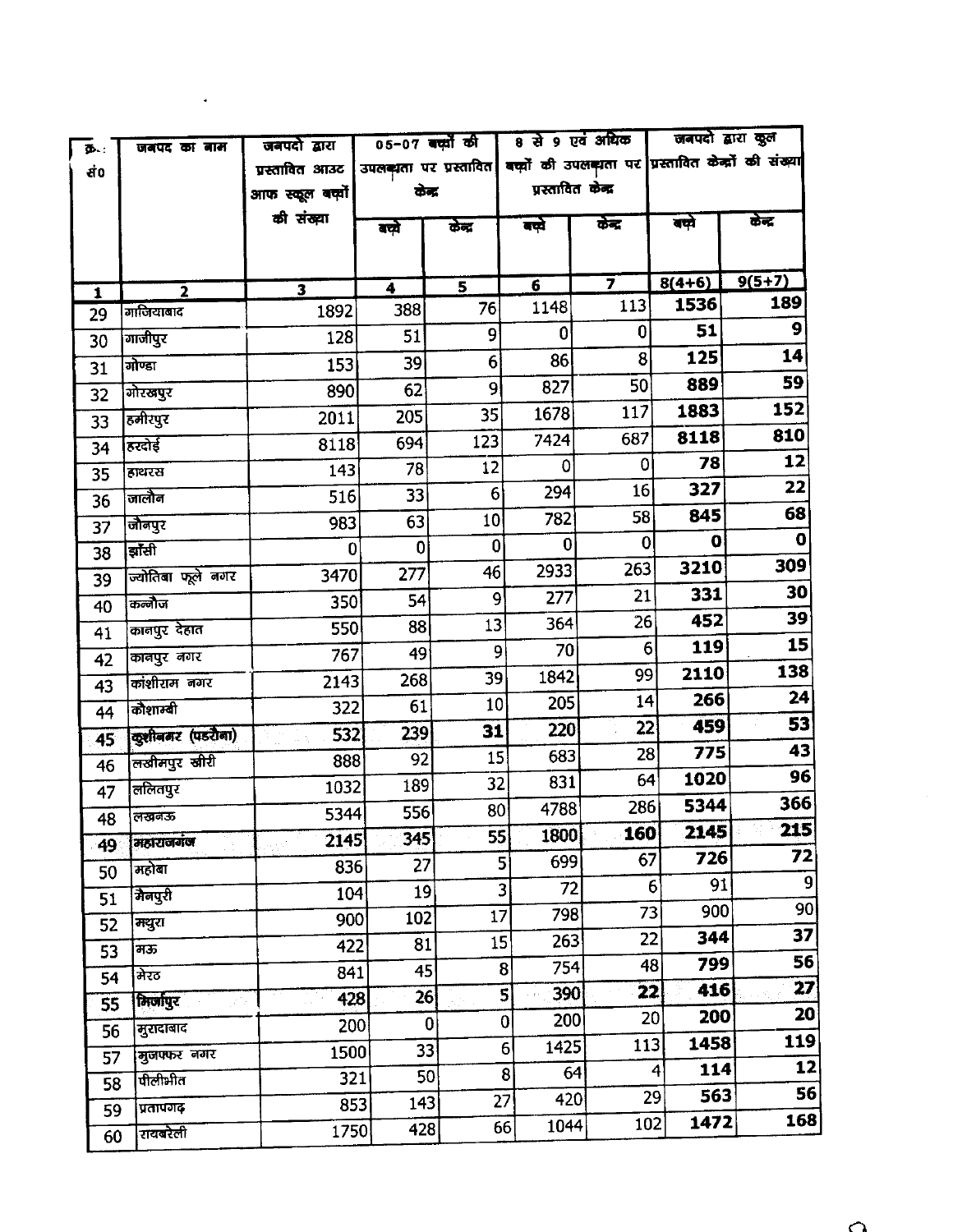| <b>D</b> ,<br>-ਰੰ0 | जनपद का नाम   | जबपदो द्वारा<br>प्रस्तावित आउट<br>आफ स्कूल बच्चों <br>की संख्या |       | 05-07 बक्यों की<br>उपलब्धता पर प्रस्तावित<br>केन्द्र | 8 से  | ९ एवं अधिक<br>प्रस्तावित केन्द्र | जनपदो द्वारा कुल<br>बच्चों की उपलब्धता पर ग्रिस्तावित केन्द्रों की संख्या |          |  |
|--------------------|---------------|-----------------------------------------------------------------|-------|------------------------------------------------------|-------|----------------------------------|---------------------------------------------------------------------------|----------|--|
|                    |               |                                                                 | बच्चे | केंद्र                                               | बक्ने | केन्द्र                          | बक्ये                                                                     | रुद्ध    |  |
| 1                  | $\mathbf{2}$  | 3                                                               | 4     | 5.                                                   | 6     | $\overline{ }$                   | $8(4+6)$                                                                  | $9(5+7)$ |  |
| 61                 | रामपुर        | 2276                                                            | 330   | 48                                                   | 1946  | 180                              | 2276                                                                      | 228      |  |
| 62                 | सहारनपुर      | 615                                                             | 59    | 10                                                   | 245   | 17                               | 304                                                                       | 27       |  |
| 63                 | संत कबीर बगर  | 1302                                                            | 298   | 47                                                   | 943   | 83                               | 1241                                                                      | 130      |  |
| 64                 | शाहजहाँपुर    | 1573                                                            | 0     | $\mathbf{0}$                                         | 1573  | 157                              | 1573                                                                      | 157      |  |
| 65                 | सिद्धार्थ नगर | 1201                                                            | 221   | 40                                                   | 881   | 80                               | 1102                                                                      | 120      |  |
| 66                 | सीतापुर       | 3573                                                            | 0     | 0                                                    | 3573  | 330                              | 3573                                                                      | 330      |  |
| 67                 | सोनभद्र       | 5930                                                            | 996   | 161                                                  | 4930  | 429                              | 5926                                                                      | 590      |  |
| 68                 | श्रावस्ती     | 141                                                             | 40    | 7                                                    | 33    | 4                                | 73                                                                        | 11       |  |
| 69                 | सुलतानपुर     | 1007                                                            | 44    | 8                                                    | 822   | 41                               | 866                                                                       | 49       |  |
| 70                 | उन्नाव        | 884                                                             | 26    | 4                                                    | 800   | 53                               | 826                                                                       | 57       |  |
| 71                 | वाराणसी       | 1008                                                            | 51    | 7                                                    | 824   | 73                               | 875                                                                       | 80       |  |
|                    | योग           | 108232 11351                                                    |       | 1866                                                 | 83065 | 6772                             | 94416                                                                     | 8638     |  |

बोट : बस्ती - 4, खुशीनगर - 5, महाराजगंज -17, मिर्जापुर - 3, रामपुर - 13 एवं सन्तकबीर नगर - 9 जनपर्दों ने वार्षिक कार्ययोजना एवं बजट में स्वीकृत विशेष प्रशिक्षण केन्द्रों की संख्या से अधिक केन्द्रों के प्रस्ताव का प्रेषण किया है परब्तु उक्त जबपदों को वार्षिक कार्ययोजना एवं बजट में स्वीकृत केन्द्रों के सापेक्ष ही केन्द्रों को संचालित किये जाने स्वीकृति प्रदान की गयी है।

 $\mathcal{L}_{\mathcal{A}}$ 

 $\mathbf{v}$ 

 $\sim 10^{-1}$ 

 $\sim 10^7$ 

 $1<sub>0</sub>$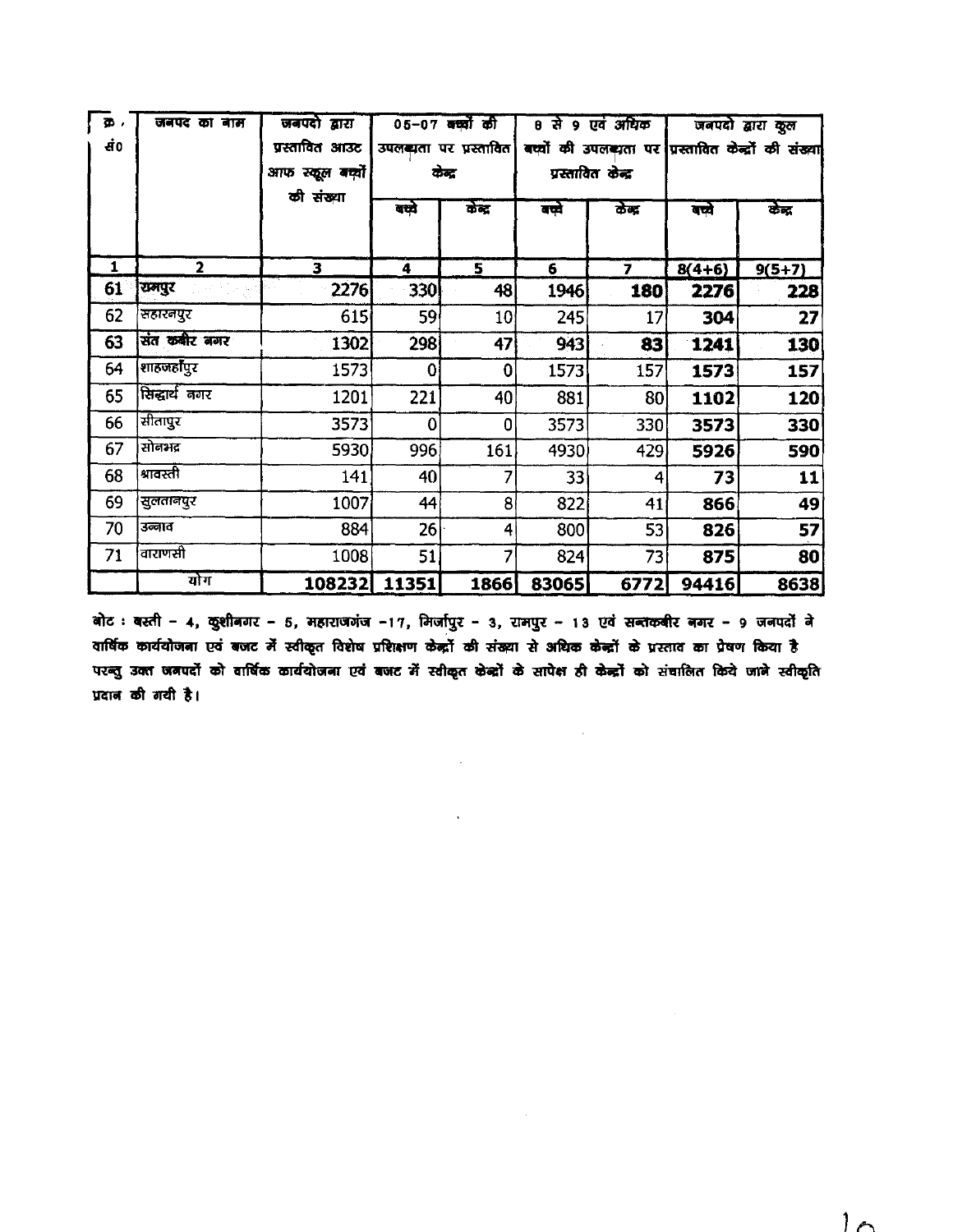# राज्य शिक्षा संस्थान में आयोजित जनपदों के मास्टर ट्रेनर्स के प्रशिक्षण के फेरे के आधार पर सम्बन्धित जनपदों द्वारा अपने जनपदों में विशेष प्रशिक्षकों/प्रधानाध्यापकों/अध्यापकों को प्रशिक्षण प्रदान करने हेतु समय सारिणी

| <b>क्र0सं0</b>            | राज्य शिक्षा     | जनपद का नाम                                     | सम्बन्धित जनपदों द्वारा राज्य         |
|---------------------------|------------------|-------------------------------------------------|---------------------------------------|
|                           | संस्थान मे       |                                                 | शिक्षा संस्थान में सम्पादित           |
|                           | आयोजित प्रशिक्षण |                                                 | प्रशिक्षण फेरे के उपराब्त अपने        |
|                           | कार्यक्रम की     |                                                 | जनपदों में विशेष                      |
|                           | अवधि (तिथि       |                                                 | प्रशिक्षकों/प्रधानाध्यापकों/अध्यापकों |
|                           | सहित)            |                                                 | को ०४ दिवसीय प्रशिक्षण प्रदान         |
|                           |                  |                                                 | किये जाने हेतु निर्धारित तिथि         |
| $\mathbf{1}$ .            | 28.8.2010        | आगरा, अलीगढ़, इलाहाबाद, अम्बेडकरनगर,            | 13.09.2010                            |
|                           | ੜੇ               | औरैया, आजमगढ़, बदायूं, बागपत, बहराइच,           | से                                    |
|                           | 31.08.2010       | बलिया, बलरामपुर, बांदा, बाराबंकी।               | 16.09.2010 तक                         |
| 2.                        | 01.09.2010       | बरेली, बस्ती, भदोही, बिजनौर, बुलन्दशहर,         | 16.09.2010                            |
|                           | से               | चन्दौली, चित्रकूट, देवरिया, एटा, इटावा, फैजाबाद | से                                    |
|                           | 04.09.2010       |                                                 | 19.09.2010 तक                         |
| 3.                        | 09.09.2010       | फर्रुखाबाद, फतेहपुर, फिरोजाबाद, गौतमबुद्धनगर,   | 19.09.2010                            |
|                           | से               | गाजियाबाद, गाजीपुर, गोण्डा, गोरखपुर, हमीरपुर,   | ੜੇ                                    |
|                           | 12.09.2010       | हरदोई, हाथरस, जालौन                             | 22.09.2010 तक                         |
| $\overline{\mathbf{4}}$ . | 13.09.2010       | जौनपुर, झांसी, जे0पी0नगर, कन्नौज, कानपुर        | 22.09.2010                            |
|                           | से               | देहात, कानपुर नगर, कांशीरामनगर, कौशाम्बी,       | ਬੇ                                    |
|                           | 16.09.2010       | कुशीनगर, लखीमपुर, ललितपुर, लखनऊ                 | 25.09.2010 तक                         |
| 5.                        | 17.09.2010       | महाराजगंज, महोबा, मैनपुरी, मथुरा, मऊ, मेरठ,     | 25.09.2010                            |
|                           | से               | मिर्जापुर, मुरादाबाद, मुजफ्फरनगर, पीलीभीत,      | से                                    |
|                           | 20.09.2010       | प्रतापगढ़, रायबरेली                             | 28.09.2010 तक                         |
| 6.                        | 21.09.2010       | रामपुर, सहारनपुर, संतकबीरनगर, शाहजहांपुर,       | 28.09.2010                            |
|                           | से               | सिद्धार्थनगर, सीतापुर, सोनभद्र, श्रावस्ती,      | से                                    |
|                           | 24.09.2010       | सुल्तानपुर, उन्नाव, वाराणसी                     | 01.10.2010 तक                         |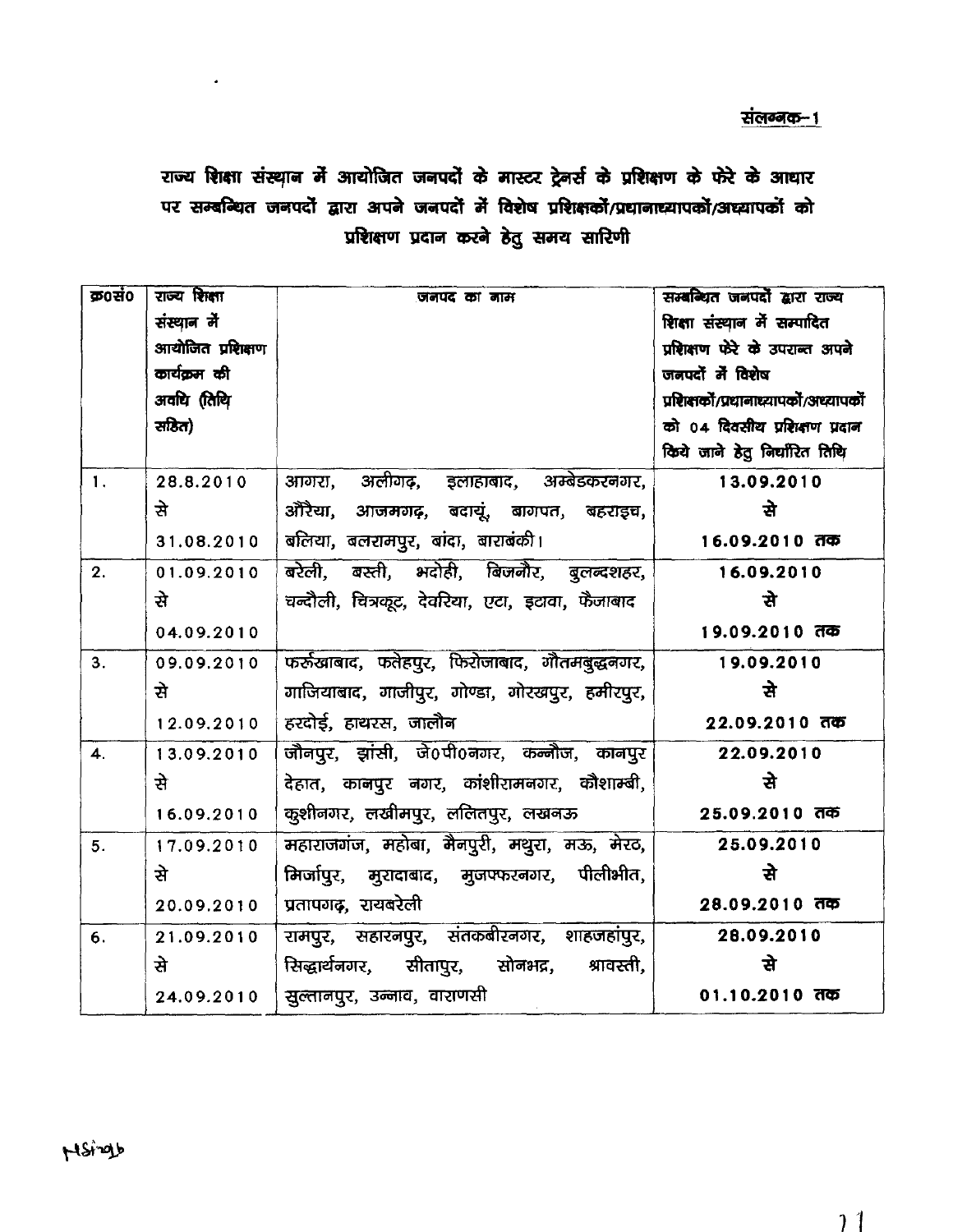#### संलग्नक-2

वर्ष २०१०-११ में विशेष प्रशिक्षण केन्द्रों के संचालन हेतु जनपदो द्वारा उपलब्ध करायी गयी सूचना के आधार पर प्रस्तावित केन्द्रों के सापेक्ष अवमुक्त धनराशि का विवरण

### धनराशि रूपये लाख मे

|     | क्रम जिनपद का नाम |                         | 05-07 बच्चों की उपलब्धता पर जनपदो द्वारा प्रस्तावित |             |                   |         | 08-09 एवं उक्त से अधिक बच्चों की उपलब्धता पर जनपदों जनपदों को कुल |                          |                   |              | डावट को      |
|-----|-------------------|-------------------------|-----------------------------------------------------|-------------|-------------------|---------|-------------------------------------------------------------------|--------------------------|-------------------|--------------|--------------|
| ਲ 0 |                   | केन्द्रों की संख्या     |                                                     |             |                   |         | द्वारा प्रस्तावित केन्द्रों की संख्या                             |                          | आगणित बजट         | रू० 400/-    |              |
|     |                   |                         |                                                     |             |                   |         |                                                                   |                          |                   | का 50 %      | की दर से     |
|     |                   |                         |                                                     |             |                   |         |                                                                   |                          |                   | अवमुक्त करने | प्रशिशण हेतु |
|     |                   | केन्द्र                 | कुल आगणित                                           | जनपदो को    | डायट को ऊ०        | केन्द्र |                                                                   | कुल आगणित जिनपदों को कुल | डायट को ऊ०        | का प्रस्ताव  | प्रस्तावित   |
|     |                   |                         | बजट (@ केन्द्र   खुल आजणित                          |             | 400/- की दर       |         | बजट (@ केन्द्र                                                    | आगणित बजट                | 400/- की दर       |              | कुल          |
|     |                   |                         | औसत 7                                               | बजट का 50   | से प्रशिक्षण हेतु |         | ै औसत 10                                                          | का 50 %                  | से प्रशिक्षण हेतु |              | धनराशि       |
|     |                   |                         | बक्ने " रू०                                         | $%$ अवमुक्त | प्रस्तावित धनराशि |         | बळे क0                                                            | अवमुक्त करने             | प्रस्तावित        |              | $(100\%)$    |
|     |                   |                         | 1174) agor                                          | करने का     | $(100\%)$         |         | 1500) प्रति                                                       | का प्रस्ताव              | धनराशि            |              |              |
|     |                   |                         | 8220 प्रति केन्द्र                                  | प्रस्ताव    |                   |         | केन्द्र की दरसे                                                   |                          | $(100\%)$         |              |              |
|     |                   |                         | बीदर से                                             |             |                   |         |                                                                   |                          |                   |              |              |
|     |                   |                         |                                                     |             |                   |         |                                                                   |                          |                   |              |              |
|     |                   |                         |                                                     |             |                   |         |                                                                   |                          |                   |              |              |
| 1   | $\mathbf{2}$      | 3                       | 4                                                   | 5           | 6                 | 7       | 8                                                                 | 9                        | 10                | $11(5+9)$    | $12(6+10)$   |
| 1   | आगरा              | $\overline{\mathbf{z}}$ | 0.16440                                             | 0.08220     | 0.00800           | 194     | 29.10000                                                          | 14.55000                 | 0.77600           | 14.63220     | 0.78400      |
| 2   | अलीगढ             | 42                      | 3.45240                                             | 1.72620     | 0.16800           | 74      | 11.10000                                                          | 5.55000                  | 0.29600           | 7.27620      | 0.46400      |
| 3   | इलाहाबाद          | 19                      | 1.56180                                             | 0.78090     | 0.07600           | 266     | 39.90000                                                          | 19.95000                 | 1.06400           | 20.73090     | 1.14000      |
| 4   | अम्बेडकर नगर      | 16                      | 1.31520                                             | 0.65760     | 0.06400           | 50      | 7.50000                                                           | 3.75000                  | 0.20000           | 4.40760      | 0.26400      |
| 5   | औरेया             | 21                      | 1.72620                                             | 0.86310     | 0.08400           | 36      | 5.40000                                                           | 2.70000                  | 0.14400           | 3.56310      | 0.22600      |
| 6   | आजमगढ             | 5                       | 0.41100                                             | 0.20550     | 0.02000           | 22      | 3.30000                                                           | 1.65000                  | 0.08800           | 1.85550      | 0.10800      |
| 7   | बदायूँ            | 79                      | 6.49380                                             | 3.24690     | 0.31600           | 77      | 11.55000                                                          | 5.77500                  | 0.30800           | 9.02190      | 0.62400      |
| 8   | बागपत             | 25                      | 2.05500                                             | 1.02750     | 0.10000           | 52      | 7.80000                                                           | 3.90000                  | 0.20800           | 4.92750      | 0.30800      |
| 9   | बहराहच            | 0                       | 0.00000                                             | 0.00000     | 0.00000           | 6       | 0.90000                                                           | 0.45000                  | 0.02400           | 0.45000      | 0.02400      |
| 10  | बलिया             | 17                      | 1.39740                                             | 0.69870     | 0.06800           | 35      | 5.25000                                                           | 2.62500                  | 0.14000           | 3.32370      | 0.20800      |
| 11  | बलरामपुर          | 4                       | 0.32880                                             | 0.16440     | 0.01600           | 5       | 0.75000                                                           | 0.37500                  | 0.02000           | 0.53940      | 0.03600      |
| 12  | बाँदा             | 12                      | 0.98640                                             | 0.49320     | 0.04800           | 73      | 10.95000                                                          | 5.47500                  | 0.29200           | 5.96820      | 0.34000      |
| 13. | । बाराबकी         | 19                      | 1.56180                                             | 0.78090     | 0.07600           | 60      | 9.00000                                                           | 4.50000                  | 0.24000           | 5.28090      | 0.31600      |
|     | 14 किटेली         | 58                      | 4.76760                                             | 2.38380     | 0.23200           | 343     | 51.45000                                                          | 25.72500                 | 1.37200           | 28.10880     | 1.60400      |
|     | 15  बस्ती         | 8                       | 0.65760                                             | 0.32880     | 0.03200           | 7       | 1.05000                                                           | 0.52500                  | 0.02800           | 0.85380      | 0.06000      |
|     | 16   भदोही        | 12                      | 0.98640                                             | 0.49320     | 0.04800           | 155     | 23.25000                                                          | 11.62500                 | 0.62000           | 12.11820     | 0.66800      |
|     | 17 बिजनौर         | 78                      | 6.41150                                             | 3.20580     | 0.31200           | 288     | 43.20000                                                          | 21.60000                 | 1.15200           | 24.80580     | 1.46400      |
|     | 18 बुलन्दशहर      | 30                      | 2.46600                                             | 1.23300     | 0.12000           | 252     | 37.80000                                                          | 18.90000                 | 1.00800           | 20.13300     | 1.12800      |
|     | 19 क्लोली         | 9                       | 0.73980                                             | 0.36990     | 0.03600           | 27      | 4.05000                                                           | 2.02500                  | 0.10800           | 2.39490      | 0.14400      |
|     | 20 चित्रकूट       | 40                      | 3.28800                                             | 1.64400     | 0.16000           | 239     | 35.85000                                                          | 17.92500                 | 0.95600           | 19.56900     | 1.11600      |
| 21  | दिवरिया           | 69                      | 5.67180                                             | 2.83590     | 0.27600           | 86      | 13.20000                                                          | 6.60000                  | 0.35200           | 9.43590      | 0.62800      |
| 22  | एय                | 11                      | 0.90420                                             | 0.45210     | 0.04400           | 83      | 12.45000                                                          | 6.22500                  | 0.33200           | 6.67710      | 0.37600      |
| 23  | हटावा             | 15                      | 1.23300                                             | 0.61650     | 0.06000           | 43      | 6.45000                                                           | 3.22500                  | 0.17200           | 3,84150      | 0.23200      |
| 24  | फैजाबाद           | 53                      | 4.35660                                             | 2.17830     | 0.21200           | 81      | 12.15000                                                          | 6.07500                  | 0.32400           | 8.25330      | 0.53600      |
| 25  | फुरुखाबाद         | 34                      | 2.79480                                             | 1.39740     | 0.13600           | 90      | 13.50000                                                          | 6.75000                  | 0.36000           | 8.14740      | 0.49600      |
| 26  | फ्लेहपुर          | 40                      | 3.28800                                             | 1.64400     | 0.16000           | 76      | 11.40000                                                          | 5.70000                  | 0.30400           | 7.34400      | 0.46400      |
| 27  | फिरोज़ाबाद        | ٥                       | 0.00000                                             | 0.00000     | 0.00000           | 4       | 0.60000                                                           | 0.30000                  | 0.01600           | 0.30000      | 0.01600      |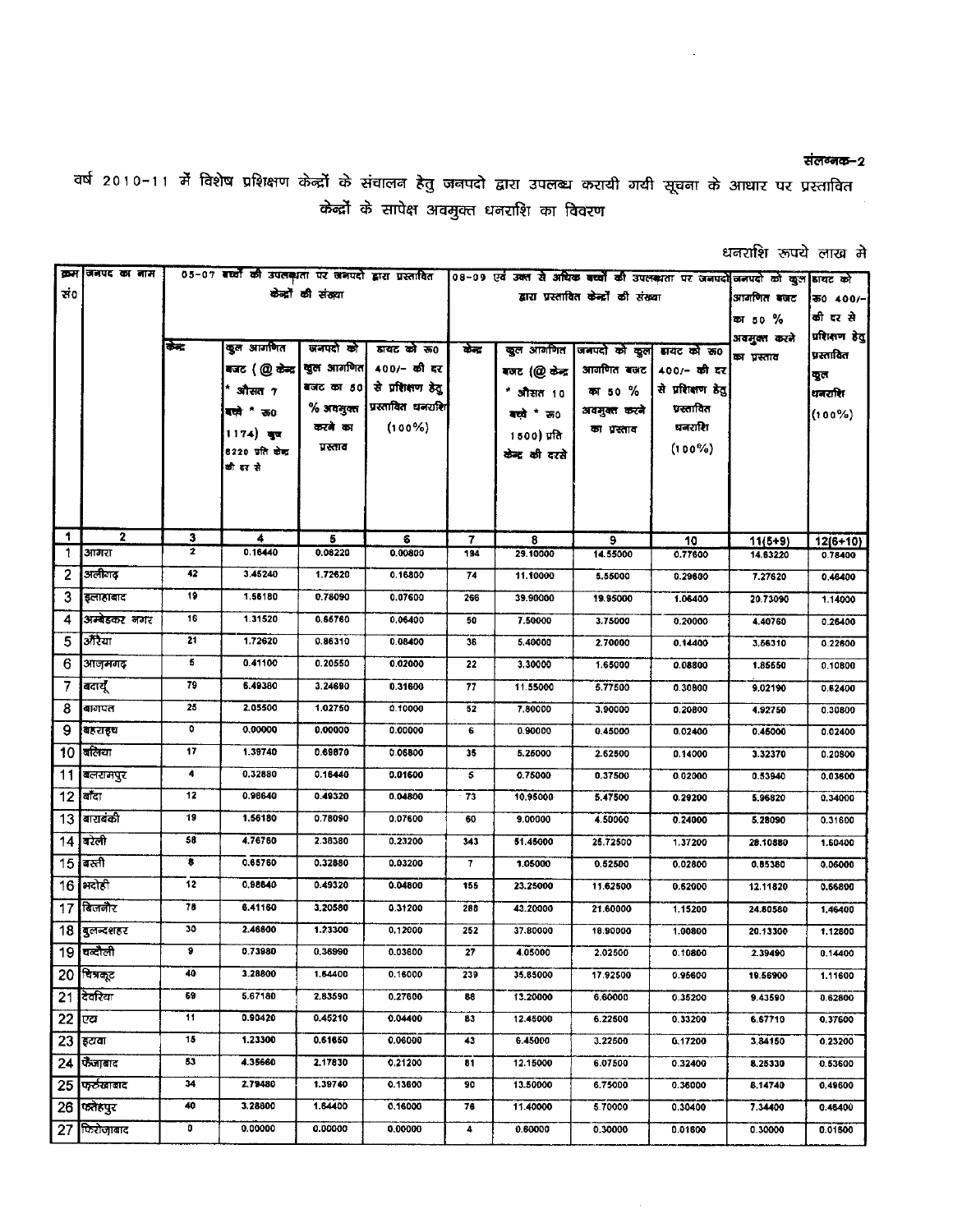)10–11 में विशेष प्रशिक्षण केन्द्रों के संचालन हेतु जनपदो द्वारा उपलब्ध करायी गयी सूचना के आधार पर प्रस्तावित वर्ष केन्द्रों के सापेक्ष अवमुक्त धनराशि का विवरण

| धनराशि रूपये लाख मे |  |  |
|---------------------|--|--|
|                     |  |  |

|      | क्रम जमपद का माम |           |                                |                     | 08-07 बच्चों की उपलब्धता पर जनपदो द्वारा प्रस्तावित (08-09 एवं उक्त से अधिक बच्चों की उपलब्धता पर जनपदों जनपदो को कुल डायट को |           |                 |                                       |                                  |              |                |
|------|------------------|-----------|--------------------------------|---------------------|-------------------------------------------------------------------------------------------------------------------------------|-----------|-----------------|---------------------------------------|----------------------------------|--------------|----------------|
| ਲੰ0  |                  |           |                                | केन्द्रों की संख्या |                                                                                                                               |           |                 | द्वारा प्रस्तावित केन्द्रों की संख्या |                                  | आगणित बजट    | あ0 400/-       |
|      |                  |           |                                |                     |                                                                                                                               |           |                 |                                       |                                  | का 50 %      | की दर से       |
|      |                  | केन्द्र   |                                |                     |                                                                                                                               |           |                 |                                       |                                  | अवमुक्त करने | प्रशिक्षण हेतु |
|      |                  |           | कुल आगणित                      | जनपदो को            | डायट को ऊ०                                                                                                                    | केन्द्र   |                 | कुल आमणित जिनपदो को कुल               | डायट को रू0                      | का प्रस्ताव  | प्रस्तावित     |
|      |                  |           | बजट (@ केन्द्र   कुल आनणित     | बजट का 50           | 400/- की दर<br>से प्रशिक्षण हेतु                                                                                              |           | बजट (@ केन्द्र  | आगणित बजट                             | 400/- की दर<br>से प्रशिक्षण हेतु |              | कुल            |
|      |                  |           | औसत 7                          | $%$ अवमुक्त         | प्रस्तावित धनराशि                                                                                                             |           | * औसत 10        | কা 50 %                               | प्रस्तावित                       |              | धनराशि         |
|      |                  |           | बक्ने क0                       | करने का             | $(100\%)$                                                                                                                     |           | बक्ने * रु 0    | अवमुक्त करने<br>का प्रस्ताव           | घनराशि                           |              | $(100\%)$      |
|      |                  |           | 1174) कुज                      | प्रस्ताव            |                                                                                                                               |           | 1500) प्रति     |                                       | $(100\%)$                        |              |                |
|      |                  |           | 8220 प्रति कोन्द्र<br>की बर से |                     |                                                                                                                               |           | केन्द्र की दरसे |                                       |                                  |              |                |
|      |                  |           |                                |                     |                                                                                                                               |           |                 |                                       |                                  |              |                |
|      |                  |           |                                |                     |                                                                                                                               |           |                 |                                       |                                  |              |                |
|      |                  | 31        |                                |                     |                                                                                                                               |           |                 |                                       |                                  |              |                |
|      | 28 गौतमबुद्ध नगर |           | 2.54820                        | 1.27410             | 0.12400                                                                                                                       | 55        | 8.25000         | 4.12500                               | 0.22000                          | 5.39910      | 0.34400        |
|      | 29 गाजियाबाद     | 78        | 8.24720                        | 3.12360             | 0.30400                                                                                                                       | 113       | 16.95000        | 8.47500                               | 0.45200                          | 11.59860     | 0.75600        |
| 30   | गाजीपुर          | 9         | 0.73980                        | 0.36990             | 0.03600                                                                                                                       | 0         | 0.00000         | 0.00000                               | 0.00000                          | 0.36990      | 0.03600        |
| 31   | मोण्डा           | 6         | 0.49320                        | 0.24660             | 0.02400                                                                                                                       | 8         | 1.20000         | 0.60000                               | 0.03200                          | 0.84660      | 0.06600        |
|      | 32 गोरखपुर       | 9         | 0.73980                        | 0.36990             | 0.03600                                                                                                                       | 50        | 7.50000         | 3.75000                               | 0.20000                          | 4.11990      | 0.23600        |
|      | 33 समीरपुर       | 35        | 2.87700                        | 1.43850             | 0.14000                                                                                                                       | 117       | 17.55000        | 8,77500                               | 0.46800                          | 10.21350     | 0.60800        |
|      | 34 हिरदोई        | 123       | 10.11060                       | 6.06530             | 0.49200                                                                                                                       | 687       | 103.05000       | 51.52500                              | 2.74800                          | 56,58030     | 3.24000        |
|      | 35 सियरस         | 12        | 0.98640                        | 0.49320             | 0.04800                                                                                                                       | 0         | 0.00000         | 0,00000                               | 0.00000                          | 0.49320      | 0.04800        |
|      | 36 जिलौन         | 6         | 0.49320                        | 0.24660             | 0.02400                                                                                                                       | 16        | 2.40000         | 1.20000                               | 0.06400                          | 1.44660      | 0.08800        |
| 37   | जिलपुर           | 10        | 0.82200                        | 0.41100             | 0.04000                                                                                                                       | 58        | 8.70000         | 4.35000                               | 0.23200                          | 4.76100      | 0.27200        |
|      | <b>38 झोली</b>   | $\bullet$ | 0.00000                        | 0.00000             | 0.00000                                                                                                                       | $\bullet$ | 0.00000         | 0.00000                               | 0,00000                          | 0.00000      | 0.00000        |
| 39   | ज्योतिबा फूले    | 46        | 3.78120                        | 1.89060             | 0.18400                                                                                                                       | 263       | 39,45000        | 19.72500                              | 1.05200                          | 21.61560     | 1.23600        |
|      | नगर              |           |                                |                     |                                                                                                                               |           |                 |                                       |                                  |              |                |
| 40   | कब्जैल           | 9         | 0.73980                        | 0.36990             | 0.03600                                                                                                                       | 21        | 3.15000         | 1.57500                               | 0.08400                          | 1.94490      | 0.12000        |
|      | 41 रमाबाई नगर    | 13        | 1.06860                        | 0.53430             | 0.05200                                                                                                                       | 26        | 3.90000         | 1.95000                               | 0.10400                          | 2.48430      | 0.15600        |
|      | (कानपुर देहात)   |           |                                |                     |                                                                                                                               |           |                 |                                       |                                  |              |                |
| 42   | कानपुर नगर       | 9         | 0.73980                        | 0.36990             | 0.03600                                                                                                                       | 6         | 0.90000         | 0.45000                               | 0.02400                          | 0.81990      | 0.06000        |
| 43   | कांशीराम नगर     | 39        | 3.20580                        | 1.60290             | 0.15600                                                                                                                       | 99        | 14.85000        | 7.42500                               | 0.39600                          | 9.02790      | 0.55200        |
| 44   | कौशाम्बी         | 10        | 0.82200                        | 0.41100             | 0.04000                                                                                                                       | 14        | 2.10000         | 1.05000                               | 0.05600                          | 1.46100      | 0.09600        |
|      | 45 कुशीनगर       | 31        | 2.54820                        | 1.27410             | 0.12400                                                                                                                       | 22        | 3.30000         | 1.65000                               | 0.08800                          | 2.92410      | 0.21200        |
|      | (पडरीना)         |           |                                |                     |                                                                                                                               |           |                 |                                       |                                  |              |                |
| 46 I | लखीमपुर खीरी     | 15        | 1.23300                        | 0.61650             | 0.06000                                                                                                                       | 28        | 4.20000         | 2.10000                               | 0.11200                          | 2.71650      | 0.17200        |
| 47   | ललितपुर          | 32        | 2.63040                        | 1.31520             | 0.12800                                                                                                                       | 64        | 9.60000         | 4.80000                               | 0.25600                          | 6.11520      | 0.38400        |
| 48   | तखनऊ             | 80        | 6.57600                        | 3.28800             | 0.32000                                                                                                                       | 286       | 42.90000        | 21.45000                              | 1.14400                          | 24.73800     | 1.46400        |
| 49   | महाराजगंज        | 55        | 4.52100                        | 2.26050             | 0.22000                                                                                                                       | 180       | 24.00000        | 12.00000                              | 0.64000                          | 14.26050     | 0.86000        |
| 50   | महोबा            | 5         | 0.41100                        | 0.20550             | 0.02000                                                                                                                       | 67        | 10.05000        | 5.02500                               | 0.26800                          | 5.23050      | 0.28800        |
| 51   | मैनपुरी          | 3         | 0.24660                        | 0.12330             | 0.01200                                                                                                                       | 6         | 0.90000         | 0.45000                               | 0.02400                          | 0.57330      | 0.03600        |
| 52   | मधुरा            | 17        | 1.39740                        | 0.69870             | 0.06800                                                                                                                       | 73        | 10.95000        | 5.47600                               | 0.29200                          | 6.17370      | 0.36000        |
| 53   | मऊ               | 15        | 1.23300                        | 0.61650             | 0.06000                                                                                                                       | 22        | 3.30000         | 1.65000                               | 0.08800                          | 2.26650      | 0.14800        |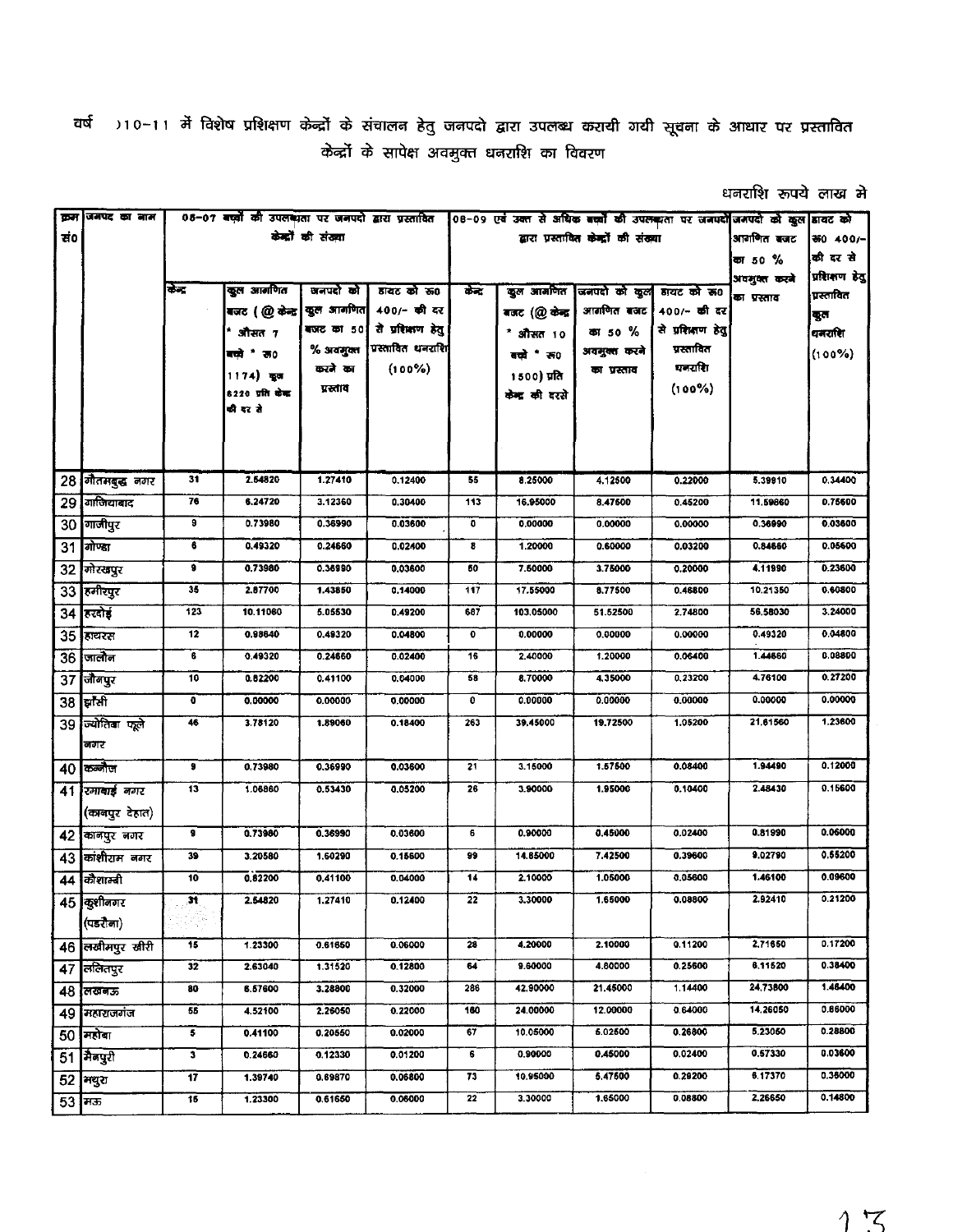वर्ष 2010-11 में विशेष प्रशिक्षण केन्द्रों के संचालन हेतु जनपदो द्वारा उपलब्ध करायी गयी सूचना के आधार पर प्रस्तावित केन्द्रों के सापेक्ष अवमुक्त धनराशि का विवरण

| धनराशि रुपये लाख मे |  |  |  |
|---------------------|--|--|--|
|---------------------|--|--|--|

|      | क्रम जनपद का नाम |                         |                |             | 05-07 बच्चों की उपलब्धता पर जनपदो द्वारा प्रस्तादित 08-09 एवं उक्त से अधिक बच्चों की उपलब्धता पर जनपदो जनपदो को कुल डायट को |                 |                 |                          |                      |              |              |
|------|------------------|-------------------------|----------------|-------------|-----------------------------------------------------------------------------------------------------------------------------|-----------------|-----------------|--------------------------|----------------------|--------------|--------------|
| ੜਾਂ0 |                  | केन्द्रों की संख्या     |                |             | द्वारा प्रस्तावित केन्द्रों की संख्या                                                                                       |                 |                 | आगणित बजट                | ऊ० 400/-             |              |              |
|      |                  |                         |                |             |                                                                                                                             |                 |                 |                          | का 50 %              | की दर से     |              |
|      |                  |                         |                |             |                                                                                                                             |                 |                 |                          |                      | अवमुक्त करने | प्रशिशण डेतु |
|      |                  | केन्द्र                 | कुल आगणित      | जनपदो को    | डायट को ऊ0                                                                                                                  | केन्द्र         |                 | कूल आंगणित जिनपदो को कुल | हायट को रू0          | का प्रस्ताव  | प्रस्तावित   |
|      |                  |                         | बजट (@ केन्द्र | कुल आमणित   | 400/- की दर                                                                                                                 |                 | बजट (@ केन्द्र  | अागणित बजट               | 400/- की दर          |              | कुल          |
|      |                  |                         | औसत $\tau$     | बजट का 50   | से प्रशिक्षण हेतु                                                                                                           |                 | * औसत 10        | का 50 %                  | से प्रशिक्षण हेतु    |              | धनराशि       |
|      |                  |                         | बच्चे * ऊ0     | $%$ अवमुक्त | प्रस्तावित धबराशि                                                                                                           |                 | बस्बे * ऊ0      | अवमुक्त करने             | प्रस्तावित<br>धनराशि |              | $(100\%)$    |
|      |                  |                         | 1174) बूज      | करने का     | $(100\%)$                                                                                                                   |                 | 1500) प्रति     | का ग्रस्ताव              |                      |              |              |
|      |                  |                         | 8220 प्रति खेळ | प्रस्ताव    |                                                                                                                             |                 | केन्द्र की दरसे |                          | $(100\%)$            |              |              |
|      |                  |                         | की दर से       |             |                                                                                                                             |                 |                 |                          |                      |              |              |
|      |                  |                         |                |             |                                                                                                                             |                 |                 |                          |                      |              |              |
|      |                  |                         |                |             |                                                                                                                             |                 |                 |                          |                      |              |              |
|      | 54 मिरठ          | 8                       | 0.65760        | 0.32880     | 0.03200                                                                                                                     | 48              | 7.20000         | 3.60000                  | 0.19200              | 3.92880      | 0.22400      |
|      | 55 मिर्जापुर     | 5                       | 0.41100        | 0.20550     | 0.02000                                                                                                                     | 22              | 3.30000         | 1.65000                  | 0.08800              | 1.85550      | 0.10800      |
| 56   | मुरादाबाद        | 0                       | 0.00000        | 0.00000     | 0.00000                                                                                                                     | 20 <sup>2</sup> | 3.00000         | 1.50000                  | 0.08000              | 1.50000      | 0.08000      |
| 57   | मुजफ्फर नगर      | 6                       | 0.49320        | 0.24660     | 0.02400                                                                                                                     | 113             | 16,95000        | 8.47500                  | 0.45200              | 8.72160      | 0.47600      |
| 58   | ∫पीलीभीत         | 8                       | 0 65760        | 0.32880     | 0.03200                                                                                                                     | 4               | 0.60000         | 0.30000                  | 0.01600              | 0.62880      | 0.04800      |
| 59   | प्रतापगढ़        | 27                      | 2.21940        | 1.10970     | 0.10800                                                                                                                     | 29              | 4.35000         | 2.17500                  | 0.11600              | 3.28470      | 0.22400      |
|      | 60 यवरली         | 66                      | 5,42520        | 2.71260     | 0.26400                                                                                                                     | 102             | 15.30000        | 7.65000                  | 0.40800              | 10.36260     | 0.67200      |
| 61   | रामपुर           | 48                      | 3,94560        | 1.97280     | 0.19200                                                                                                                     | 180             | 27.00000        | 13.50000                 | 0.72000              | 15.47280     | 0.91200      |
| 62   | सहारनपुर         | 10                      | 0.82200        | 0.41100     | 0.04000                                                                                                                     | 17              | 2,55000         | 1.27500                  | 0.06800              | 1,68600      | 0.10800      |
|      | 63 संत कबीर नगर  | 47                      | 3.86340        | 1.93170     | 0.18800                                                                                                                     | 83              | 12.45000        | 6.22500                  | 0.33200              | 8.15670      | 0.52000      |
|      |                  |                         |                |             |                                                                                                                             |                 |                 |                          |                      |              |              |
|      | 64 शास्कर्तपुर   | $\bullet$               | 0.00000        | 0.00000     | 0.00000                                                                                                                     | 157             | 23.55000        | 11.77500                 | 0.62800              | 11.77500     | 0.62800      |
| 65   | सिद्धार्थ नगर    | 40                      | 3,28800        | 1.64400     | 0.16000                                                                                                                     | 80              | 12.00000        | 6.00000                  | 0.32000              | 7.64400      | 0.48000      |
|      | $66$ सीतापुर     | $\bullet$               | 0.00000        | 0.00000     | 0.00000                                                                                                                     | 330             | 49.50000        | 24.76000                 | 1.32000              | 24.75000     | 1.32000      |
|      | $67$ सोनभद्र     | 161                     | 13.23420       | 6.61710     | 0.64400                                                                                                                     | 429             | 64,35000        | 32.17500                 | 1.71600              | 38.79210     | 2.36000      |
| 68   | श्रावस्ती        | $\overline{\mathbf{r}}$ | 0.57540        | 0.28770     | 0.02800                                                                                                                     | 4               | 0.60000         | 0.30000                  | 0.01600              | 0.58770      | 0.04400      |
| 69 I | सुलतानपुर        | 8                       | 0.65760        | 0.32880     | 0.03200                                                                                                                     | 41              | 6.15000         | 3.07500                  | 0.16400              | 3.40380      | 0.19600      |
| 70   | उन्नाव           | 4                       | 0.32880        | 0.16440     | 0.01600                                                                                                                     | 53              | 7.95000         | 3.97500                  | 0.21200              | 4.13940      | 0.22800      |
| 71   | वाराणसी          | $\mathbf{7}$            | 0.57540        | 0.28770     | 0.02800                                                                                                                     | 73              | 10.95000        | 5.47500                  | 0.29200              | 5.76270      | 0.32000      |
|      | योग              | 1866                    | 153,38520      | 76,69260    | 7.46400                                                                                                                     | 6772            | 1015.80000      | 507.90000                | 27.08800             | 584.59260    | 34.55200     |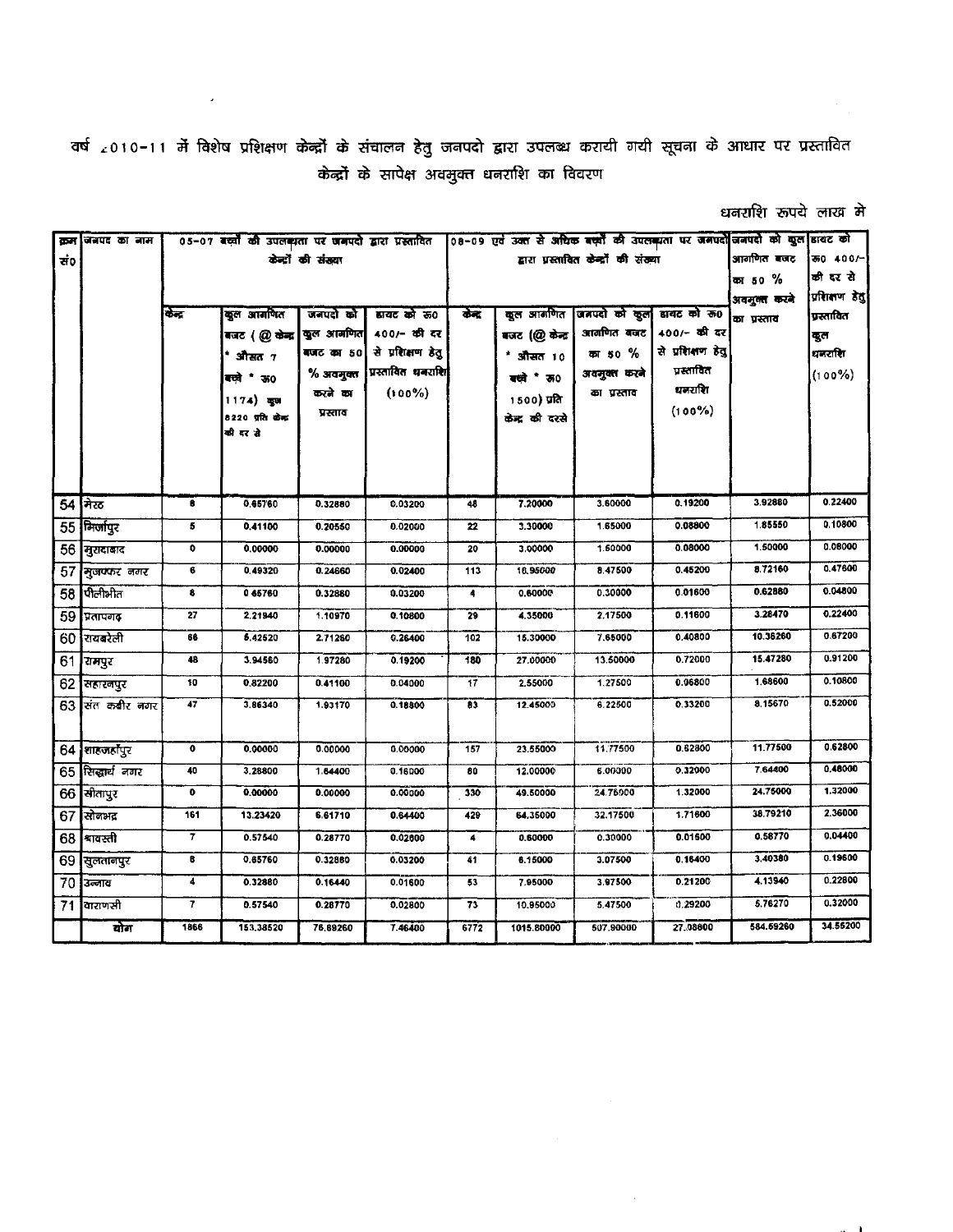5 से 7 \* तक के बच्चों के विशेष प्रशिक्षण केन्द्र हेतु मदवार बजट: विशेष प्रशिक्षक (सेवा निवृत्त अध्यापक द्वारा)

| मद                                          | कुल व्यय |  |  |
|---------------------------------------------|----------|--|--|
| मानदेय (6 माह हेतु)                         | 6000.00  |  |  |
| विशेष प्रशिक्षक (सेवा निवृत्त अध्यापक)      |          |  |  |
| $@$ रुo 1000/- प्रतिमाह x 1 विशेष प्रशिक्षक |          |  |  |
| बच्चों हेतु शिक्षण सामग्री/कन्टीजेन्सी      | 1820.00  |  |  |
| $@260$ प्रति बच्चा (औसत 7 बच्चों हेतु)      |          |  |  |
| विशेष प्रशिक्षक (सेवा निवृत्त अध्यापक)      | 400.00   |  |  |
| का प्रशिक्षण (डायट को)                      |          |  |  |
| $@$ रुo 100 प्रतिदिन X 4 दिन                |          |  |  |
| कूल योग                                     | 8220.00  |  |  |
| यूनिट कॉस्ट @ रु0 1174/- प्रति बच्चा        |          |  |  |

संलग्नक-3 (ख)

1 ሮ

# 5 से 7 से तक के बच्चों के विशेष प्रशिक्षण केन्द्र हेतु मदवार बजट:

 $\bar{z}$ 

प्रधानाध्यापक एवं अध्यापक द्वारा

| मद                                                   | ਕਾਧ<br>कुल |  |
|------------------------------------------------------|------------|--|
| मानदेय (6 माह हेतु)                                  | 6000.00    |  |
| प्रधानाध्यापक को (रू0 500)                           |            |  |
| अध्यापक को (रु0 500)                                 |            |  |
| @ रू० 500–500/– प्रतिमाह x प्रधानाध्यापक एवं अध्यापक |            |  |
| बच्चों हेतु शिक्षण सामग्री/कन्दीजेन्सी               | 1820.00    |  |
| @260 प्रति बच्चा (औसत 7 बच्चों हेतु)                 |            |  |
| प्रधानाध्यापक एवं अध्यापक                            | 400.00     |  |
| का प्रशिक्षण (डायट को)                               |            |  |
| @ रु0 100 प्रतिदिन X 4 दिन                           |            |  |
| कुल योग                                              | 8220.00    |  |
| यूनिट कॉस्ट @ रु0 1174/- प्रति बच्चा                 |            |  |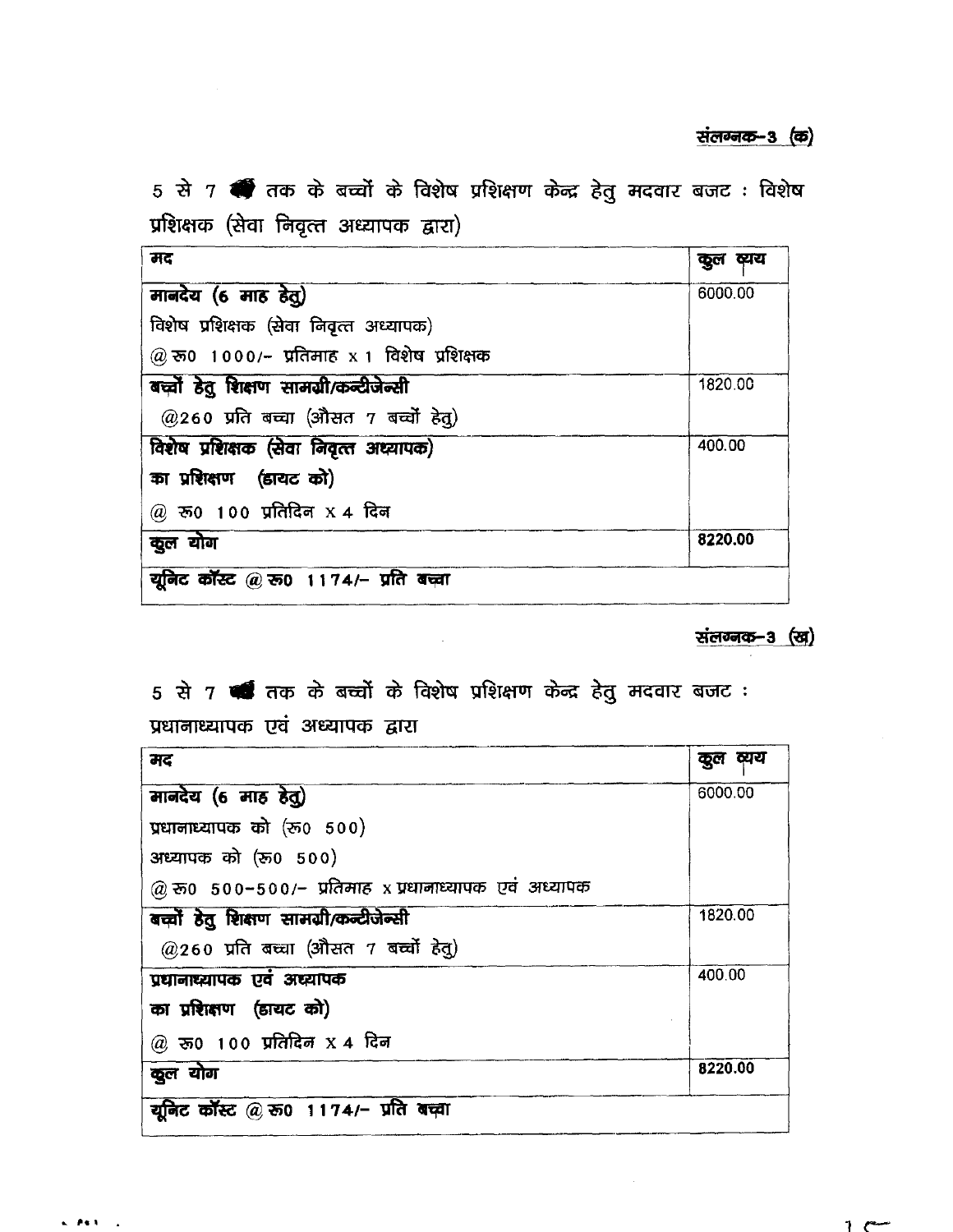### संलग्नक-4

 $\hat{\mathcal{A}}$ 

 $\sim$ 

 $\sim 1$ 

8 से 9 एवं अधिक बच्चों के विशेष प्रशिक्षण केन्द्र हेतु मदवार बजट : विशेष प्रशिक्षक (सेवा निवृत्त अध्यापक द्वारा)

 $\hat{\mathbf{z}}$ 

| मद                                                            | व्यय<br>कुत |  |
|---------------------------------------------------------------|-------------|--|
| विशेष प्रशिक्षक (सेवा निवृत्त अध्यापक)                        | 12000.00    |  |
| @रु0 2000/- प्रतिमाह x 6 माह                                  |             |  |
| बच्चों हेतु शिक्षण सामग्री/केन्द्र कन्टीजेन्सी                | 2600.00     |  |
| $(2260)$ प्रति बच्चा (औसत10 बच्चों हेतु)                      |             |  |
| विशेष प्रशिक्षक (सेवा निदृत्त अध्यापक) का प्रशिक्षण (डायट को) | 400.00      |  |
| $@$ रुo 100 प्रतिदिन X 4 दिन                                  |             |  |
| कूल योग                                                       | 15000.00    |  |
| यूनिट कॉस्ट @ रू0 1500/- प्रति बच्चा                          |             |  |

 $\mathcal{L}^{\text{max}}_{\text{max}}$  and  $\mathcal{L}^{\text{max}}_{\text{max}}$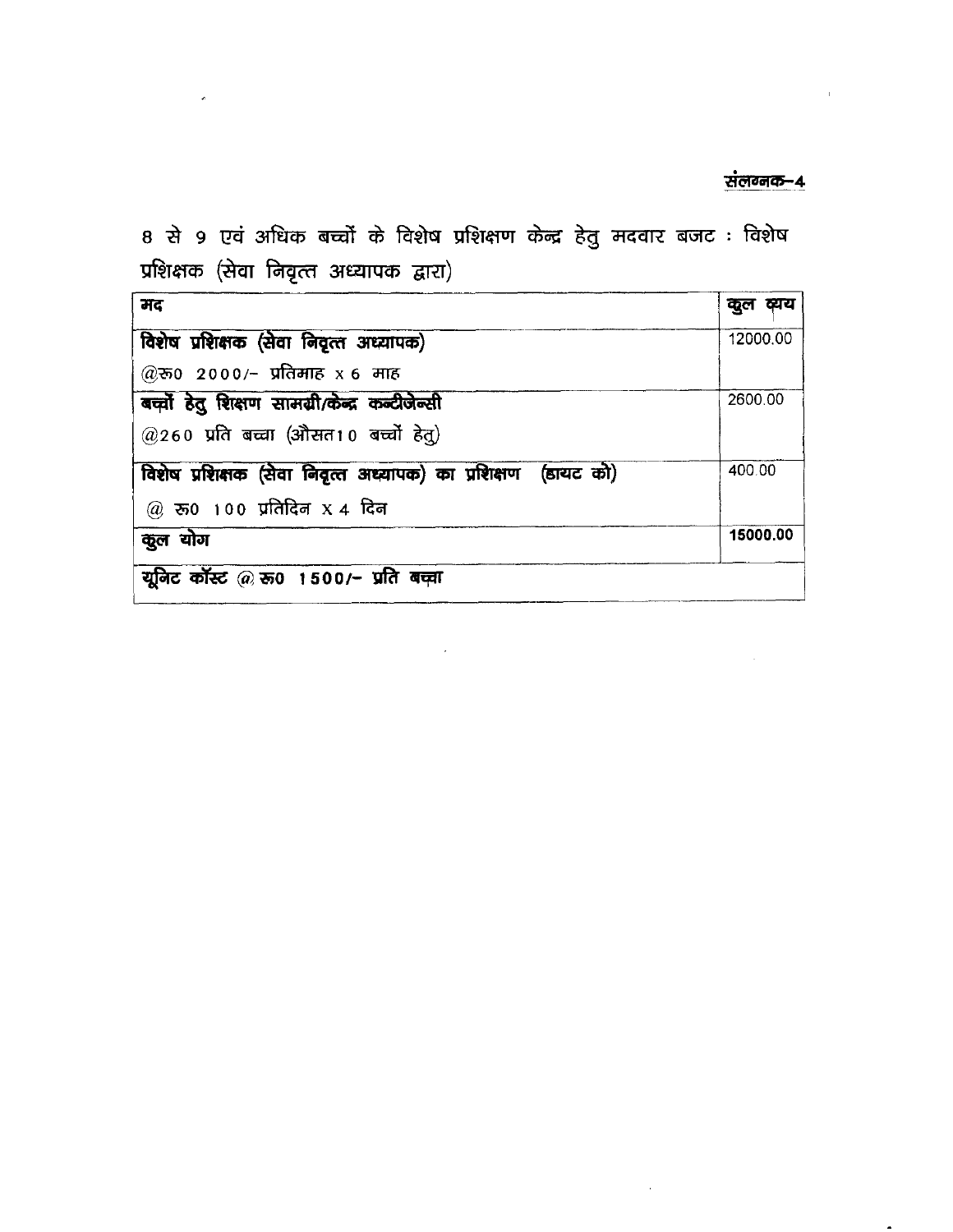## <u>संलग्नक-5</u>

| बच्चों को दी जाने वाली शिक्षण सामग्री |                                             |                      |  |  |
|---------------------------------------|---------------------------------------------|----------------------|--|--|
| क्र0सं0                               | मद                                          | संख्या (प्रति छात्र) |  |  |
| 1                                     | कापियां (120 पेज)                           | 6                    |  |  |
| $\overline{2}$                        | पेन्सिल                                     | 12                   |  |  |
| $\mathbf{3}$                          | रबर                                         | 3                    |  |  |
| $\overline{\bf{4}}$                   | कटर                                         | $\overline{2}$       |  |  |
| 5                                     | क्रेयान                                     | 1 पैकेट              |  |  |
| $\boldsymbol{6}$                      | स्केल (प्लास्टिक/लकड़ी) 6 इंच, चांदा, परकार | 1 सेट                |  |  |
| $\overline{7}$                        | पेन (डॉट पेन)                               | $\overline{2}$       |  |  |
| 8                                     | आर्ट कॉपी                                   |                      |  |  |
| 9                                     | स्लेट एवं चॉक                               | ਸ਼ੇਟ                 |  |  |

# उपकरण/सामग्री

 $\mathcal{A}^{\text{max}}_{\text{max}}$ 

| क्र0सं0 $ $    | सामग्री का नाम                                                  | संख्या         |
|----------------|-----------------------------------------------------------------|----------------|
|                | चॉक                                                             | 4 डिब्बे       |
| $\overline{2}$ | चार्ट (मानचित्र यथा राज्य, देश संसार) वर्णमाला-हिन्दी, अग्रेजी, | 8              |
|                | पशु-पक्षी, फल पहाड़े आदि                                        |                |
| $\mathbf{3}$   | रजिस्टर (2 क्वायर)                                              | $\overline{2}$ |
| $\overline{4}$ | छात्र उपस्थिति पंजिका                                           |                |
| 5              | र्गोद                                                           | 50 ग्राम       |
| 6              | कैंची                                                           |                |
| $\mathbf 7$    | चार्ट पेपर                                                      | 10             |
| 8              | स्केल (प्लास्टिक/लकड़ी) एक फुट चांदा, परकार                     | 1 सेट          |
| 9              | स्केच पेन                                                       | 2 पैकेट        |
| 10             | पोस्टर/वाटर कलर                                                 | $02$ पैकेट     |
| 11             | अबेकस छोटा                                                      |                |

 $\sim 10^{-11}$